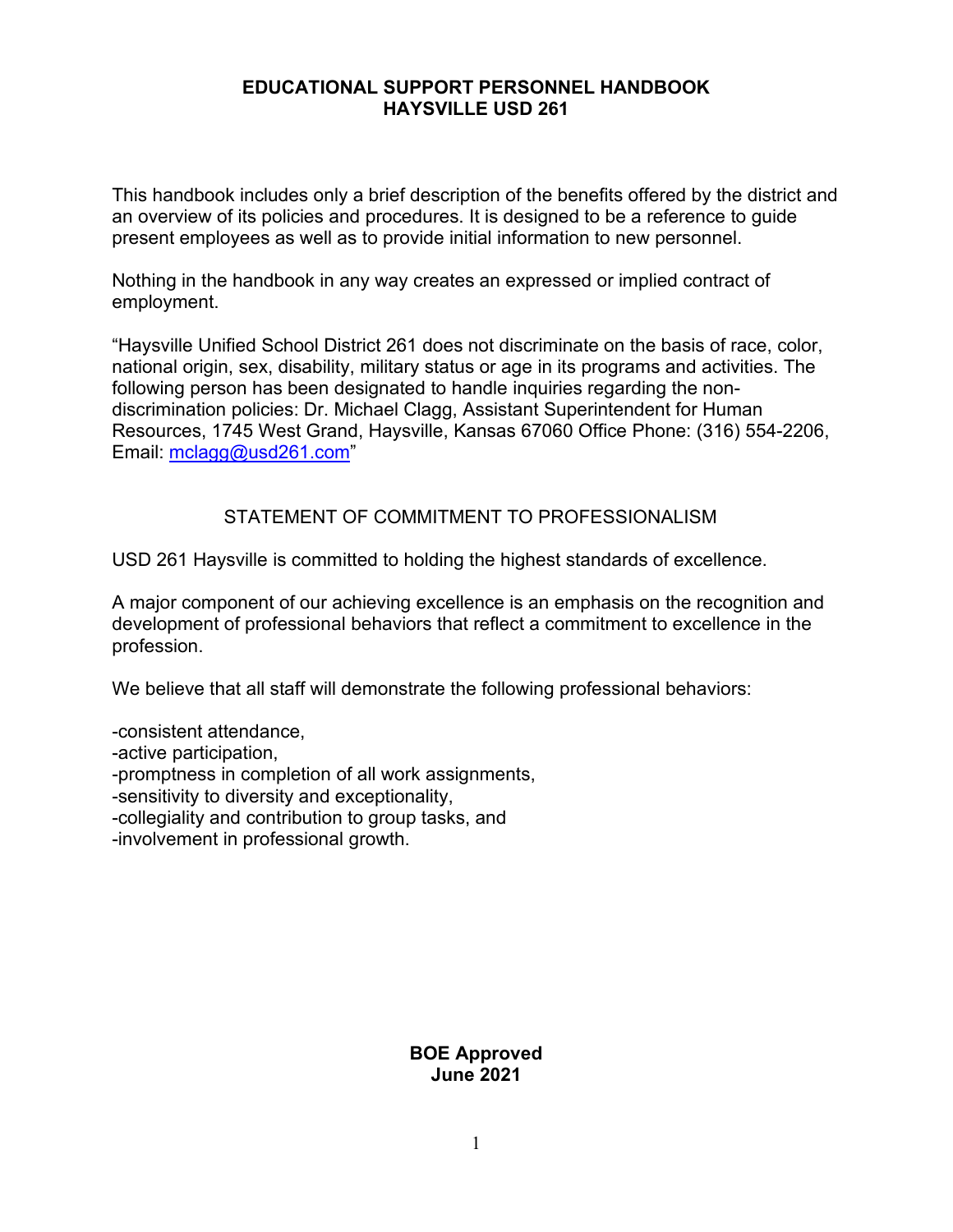# **I. GENERAL EMPLOYMENT PROVISIONS (page 4)**

# **A. Application for Employment and Interview (page 4)**

# **B. Employment Procedures (page 4)**

- 1. Process New Employee (page 4)
- 2. Physical Examination Requirement (page 5)
- 3. Placement on Pay Schedule (page 6)
- 4. New Employee Orientation Period (page 6)
- 5. Designated Workday (page 6)
- 6. Timekeeping and Pay Procedures (page 6)
- 7. Evaluations (page 7)
- 8. Transfers (page 8)

# **C. Discipline (page 8)**

- 1. Suspension (page 9)
- 2. Terminations (page 9)

# **II. BENEFITS (page 10)**

- **A. Group Insurance Benefits – KPERS (page 10)**
- **B. Section 125 Cafeteria Plan (page 10)**
- **C. Longevity Pay (page 10)**
- **D. Professional Standards Certificate (page 11)**
- **E. Paraeducator Career Ladder (page 11)**
- **F. Liability Insurance (page 12)**

# **G. Retirement Plans (page 12)**

- 1. Kansas Public Employees Retirement System (page 12)
- 2. Early Retirement Program (page 13)
- 3. Tax-Sheltered Annuity (page 15)
- **H. Continuation of Group Health Coverage (page 15)**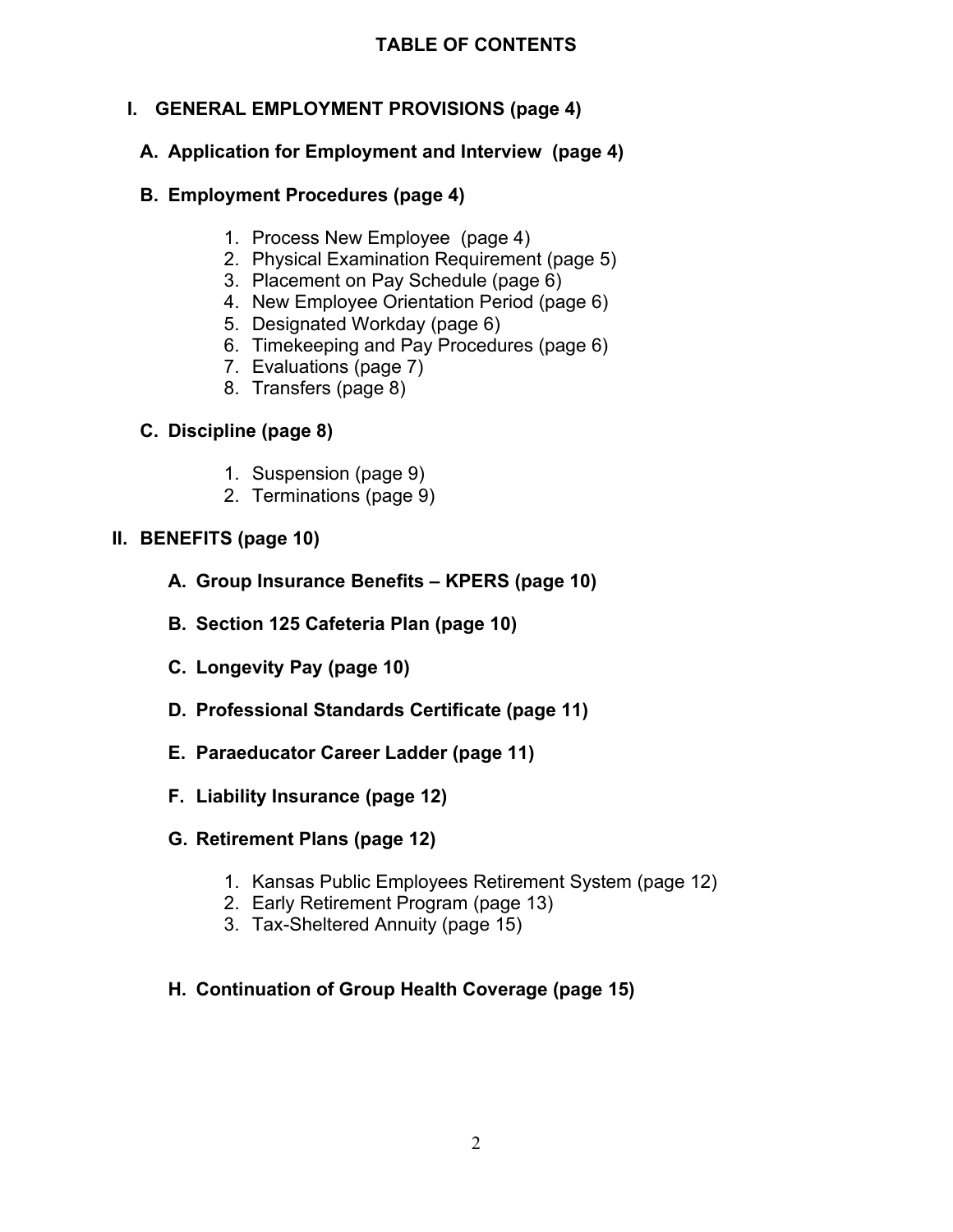# **I. Leaves and Absences (page 16)**

- 1. General Provisions (page 16)
- 2. Attendance (page 16)
- 3. Annual Leave (page 16)
- 4. Professional Development Leave (page 18)
- 5. Student Teaching Leave of Absence (page 18)
- 6. Military Leave (page 20)
- 7. Judicial Leave (page 21)
- 8. Family Medical Leave (page 21)
- 9. Leave for Other Reasons (with salary deductions page 21)
- 10. Vacation (page 21)
- 11. Paid Holidays (page 22)
- **J. Workers Compensation (page 22)**

# **III. GRIEVANCE PROCEDURES (page 24)**

- **IV. BOARD POLICIES (page 25)**
	- **A. Sexual Harassment (page 25)**
	- **B. Racial Harassment (page 25)**
	- **C. Bloodborne Pathogens (page 26)**
	- **D. Computer Use (page 26)**
- **V. FERPA (page 27)**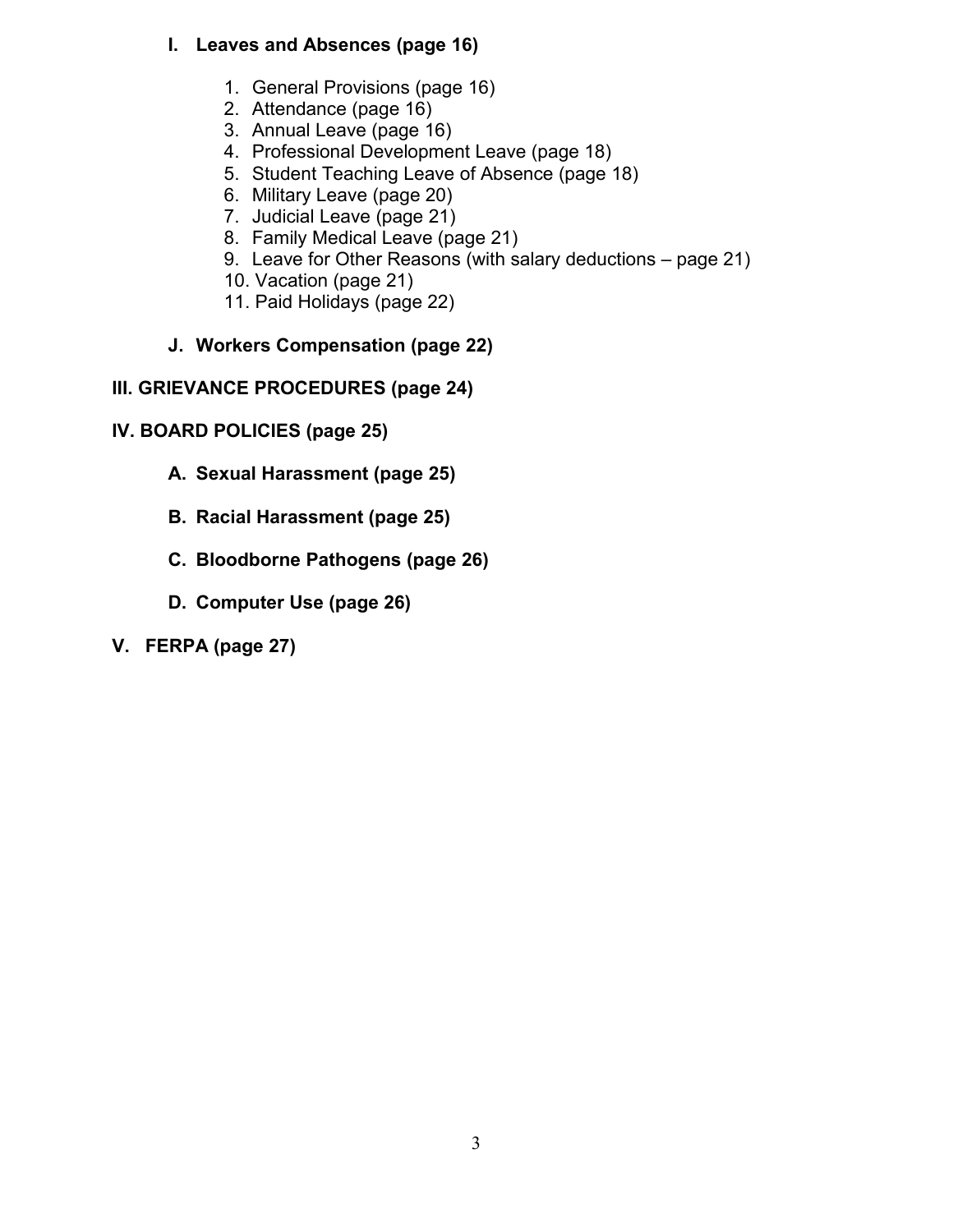#### **I. GENERAL EMPLOYMENT PROVISIONS**

*Haysville USD 261 Support Personnel or "Classified" employees are "at-will" employees. Employer can discharge an employee for any reason or no reason at all, with or without notice, and the employee can leave the employer's employment at any time, for any or no reason at all, with or without notice.*

**The district shall be an equal opportunity employer and shall not discriminate in its employment practices and policies with respect to compensation, terms, conditions, or privileges of employment because of such individual's race, color, religion, sex, national origin, age or disability.**

### **A. Application for Employment and Interview**

- 1. An on-line application form must be filed with the Office of Personnel Services. Applications are kept in the active file for one year.
- 2. An interview will be held with a member of the administrative staff and/or the Director/Supervisor of the department where the position exists.

When an applicant is interviewed for a specific position, a job description will be presented for review, and related duties will be explained by the person conducting the interview*.* Different qualifications apply to various positions.

3. If selected for employment, the applicant will be notified by the personnel office or the department where the position exists.

# **B. Employment Procedures**

#### **1. Process New Employee**

- a. All new employees will be required to furnish the Personnel Office with the following:
	- (1) Certificate of Health for School Personnel
	- (2) Employee's Withholding Allowance Certificate Form W-4 and K-4
	- (3) I-9 Immigration and Naturalization Service Form
	- (4) Mandatory Direct Deposit Form.
	- (5) Copy of documents that establish both identity and employment authorization.
	- (6) Oath of Affirmation of Office or Employee Form
	- (7) KPERS Application (if applicable)
- b. The Handbook for Support Personnel will be reviewed with all new employees, and a digital copy of the handbook will be available to them.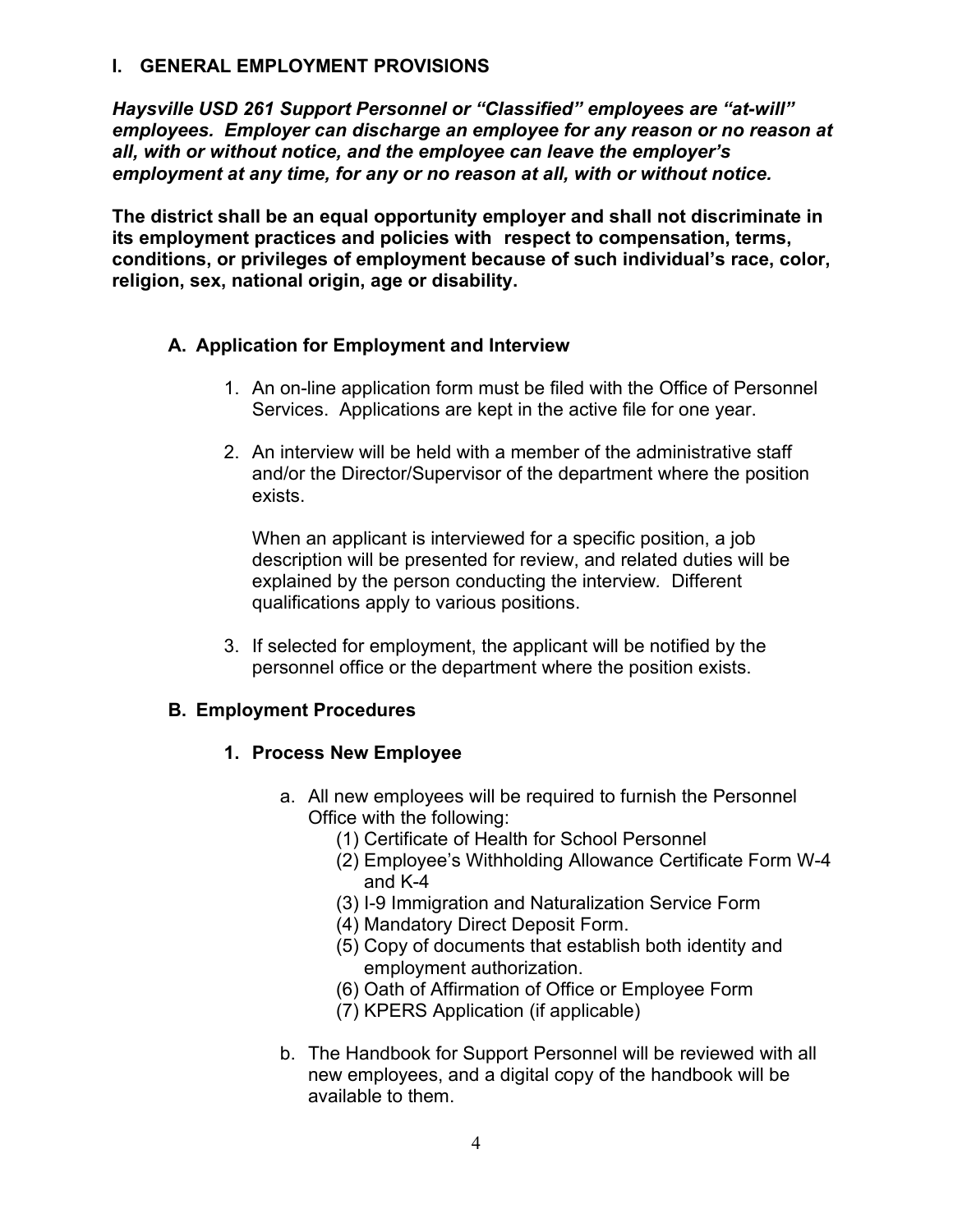- c. Training may be provided with appropriate orientation and continued supervision.
- d. Opportunity will be provided to all employees to develop their assigned functions. Employees are encouraged to develop and submit, through normal supervisory channels, plans or proposals for the improvement of skills, knowledge and technical performance capabilities.
- e. A working environment is to be maintained which is free from discriminatory insult, intimidation, or harassment due to race, color, religion, sex, age, national origin, or disability.
- f. A district e-mail will be issued to you and is a prime source of communication throughout the district. Your district e-mail login is also your sign-in information for the Skyward Employee Access.

A district ID card will be issued to all employees. If you lose or damage your badge/proximity card, there will be a \$20.00 replacement fee.

# **2. Physical Examination Requirement**

- a. K.S.A. 72-5213 Certificate of Health for School Personnel: "Every Board of Education shall require all persons, whether employees of the school district or under the supervision thereof, who come in regular contact with the pupils of the school district, to submit a certification of health signed by a person licensed to practice medicine and surgery under the laws of any state on a form prescribed by the Secretary of Health and Environment. The certification shall include a statement that there is no evidence of physical condition that conflict with the health, safety, or welfare of pupils; and that freedom from tuberculosis has been established by chest x-ray or negative tuberculin skin test. If at any time there is reasonable cause to believe that any such person is suffering from an illness detrimental to the health of the pupils, the School Board may require a new certification of health."
- b. The expense of obtaining Certification of Health will be borne by the school employee and shall be dated no more than 1 year prior to the date of employment.
- c. A pre-employment physical maybe required for the assigned position. If a physical examination is required instructions will be given.

# **3. Placement on Pay Schedule**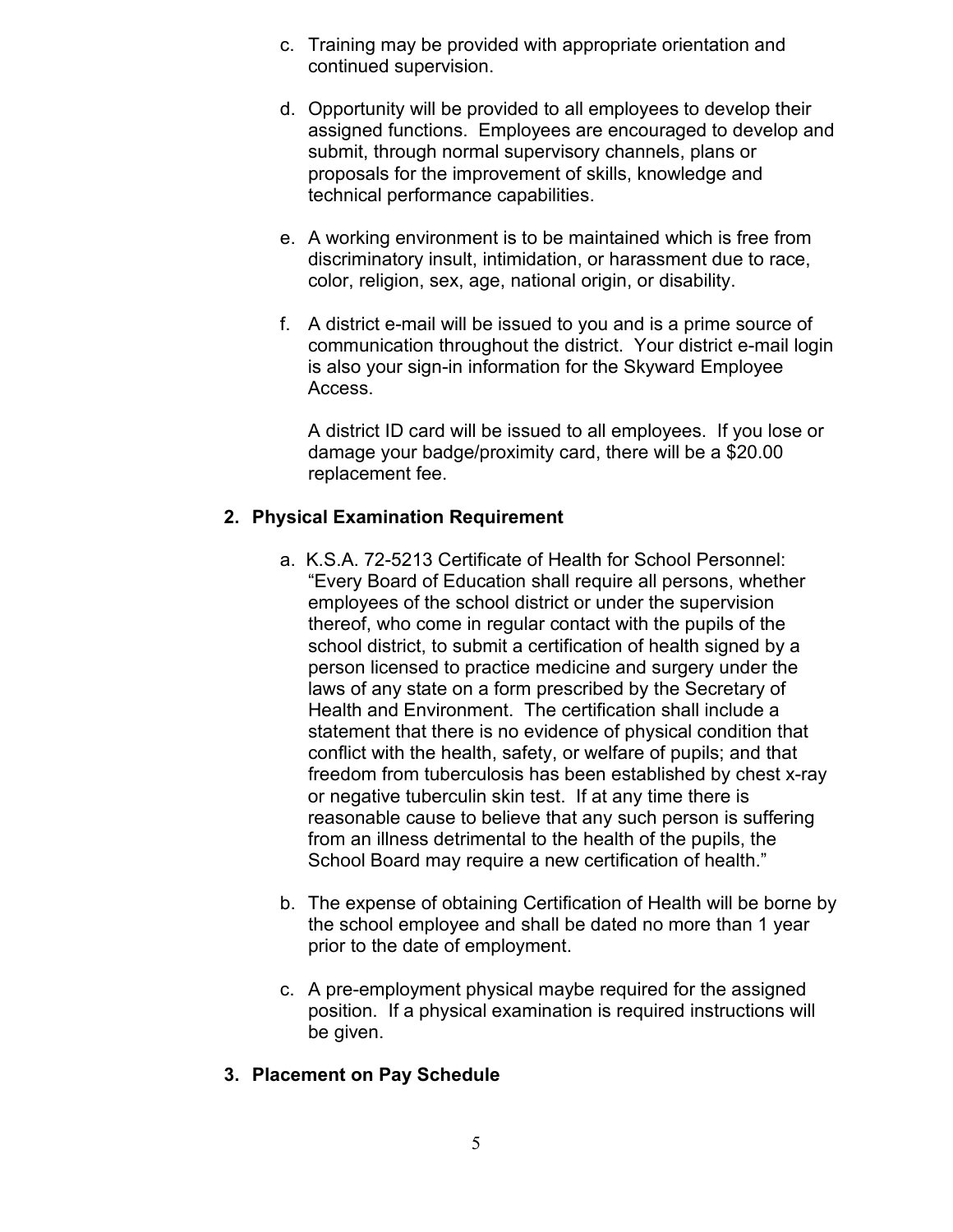a. Support personnel will be paid in accordance with the pay ranges recommended by the superintendent and approved by the Board of Education. Consideration of the ability, performance, responsibility and experience of employees will be taken into account in establishment of individual pay within the ranges approved by the Board of Education.

New employees to the district may be placed at a rate of pay above the beginning pay range in accordance with their training and experience.

## **4. New Employee Orientation Period**

- a. A 90 day orientation period for new employees has been established to allow the employee time to demonstrate ability to fill the position before being placed on regular status.
- b. When the new employee 90 day orientation period is ended, with the recommendation of the immediate supervisor, the employee will be placed on regular status. Regular status is not a contract or guarantee of permanent employment.

### **5. Designated Work Day**

- a. The work day will be determined by the employee's immediate supervisor.
- b. Immediate Supervisor

All support staff personnel shall be assigned an immediate supervisor. The school principal is the immediate supervisor for most clerical, para educators, playground/lunchroom supervisors assigned to specific schools. Principal may delegate a portion of the supervisory responsibilities to teachers or others working directly with the employee but the ultimate authority remains with the principal. In areas where specific directors/supervisors are designated: food service, transportation, maintenance, custodial, the supervision may be coordinated with the principal involved.

# **6. Timekeeping and Pay Procedures**

a. Time Clock

Personnel paid by the hour shall clock in and out on a time clock. The personnel office will assign each employee their badge/proximity card number and enroll them on the timekeeping system.

All employees except Food Service, Health Service, and specific Para positions working six (6) hours or more per day must take a thirty (30) minute duty-free lunch break. The (30) minute duty free lunch period will not be counted as time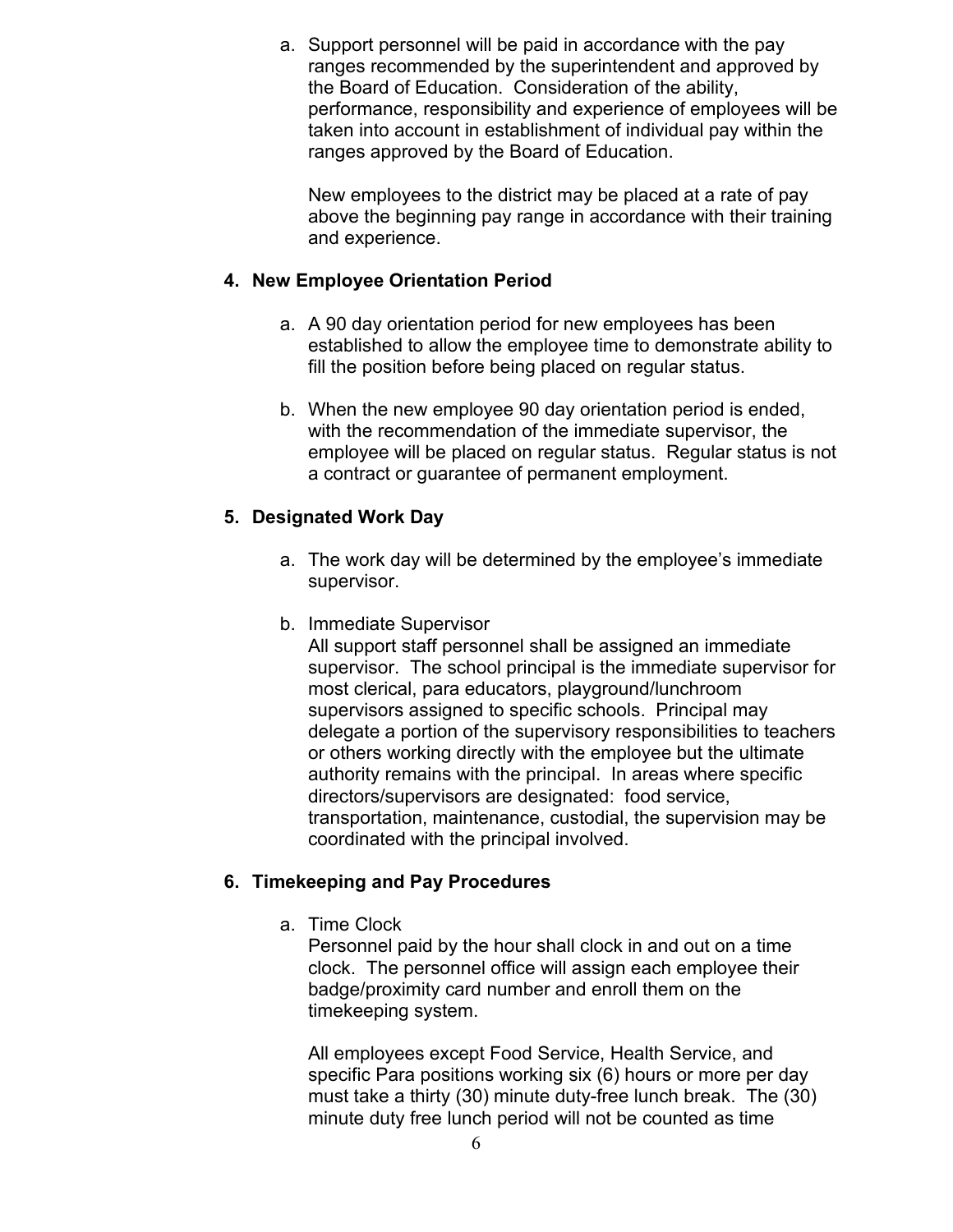worked. The employee is expected to remain on the premises during the duty-free lunch period unless prior arrangements have been made with the employee's immediate supervisor.

b. Overtime

Overtime will be scheduled by the employee's immediate supervisor and will follow procedures as defined in the Fair Labor Standards Act. All overtime will be paid.

Flexibility within the regular 40 hour work week is allowed with approval of the immediate supervisor.

c. Pay Periods

Payment of wages will be on or before the twelfth  $(12<sup>th</sup>)$  day of each month.

- d. Personnel Data Changes
	- (1) Support personnel must notify their supervisor and the Payroll Office in writing of any name changes. Address and phone number changes should be done through Skyward.
	- (2) Any changes in deductions or cancellation of deductions must be submitted in writing to the Payroll Office prior to the cut-off date for any specific pay period.

#### **7. Evaluations**

The Haysville School District attempts to employ and retain the best personnel possible. To maintain a high standard of performance, an evaluation system has been established.

Employees will be evaluated by their immediate supervisors.

 The first evaluation is conducted after the 90 calendar day orientation period, the second evaluation by May 1, of the same school year.

During the second and third years of employment all regular employees will be evaluated once per year by May 1, of the current school year.

All other regular employees shall be evaluated at least once every three years thereafter.

Evaluations may be made on any employee more often than is stipulated if deemed necessary by their supervisor.

All employees are required to sign and date their evaluations. A copy will be given to the employee and a copy will be placed in the employee's personnel file.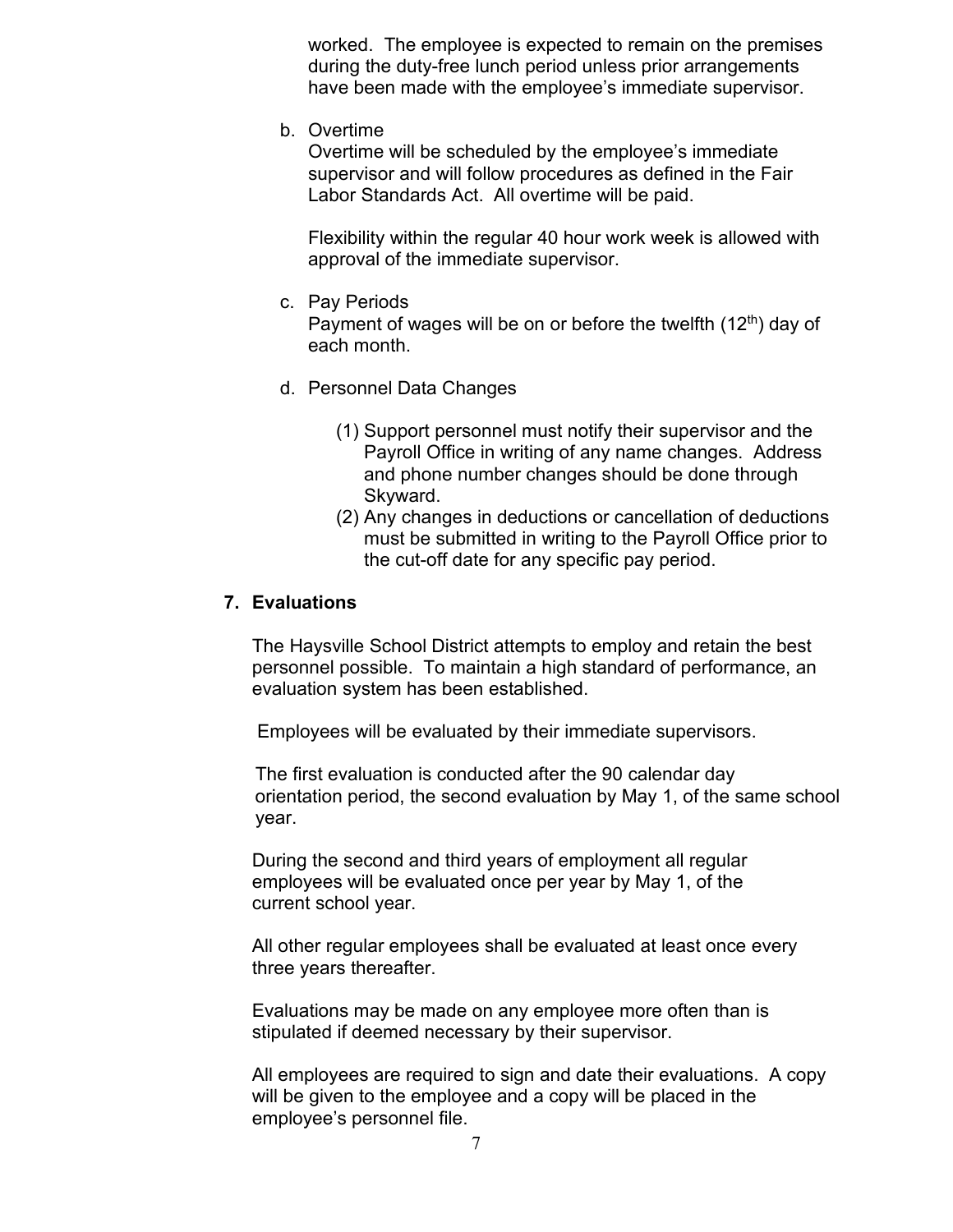Employees may review their personnel file upon request.

#### **8. Transfers**

- a. Administrative Transfers Transfers of personnel may be made by the Personnel Office or the employee's supervisor whenever the best interest of the school or the department is served by the transfer.
- b. Employee Requested Transfer An employee requesting a transfer must submit an internal online application through the district's website.

After the application has been received by the Personnel Office, the employee may be interviewed for a position vacancy.

The application only gives the employee the right to be considered for an interview. When more than one employee requests to be transferred to a vacant position, the vacancy will be filled by the best qualified applicant. An employee must meet the requirements for the position to which transfer is requested before consideration may be given to the request.

c. Vacancy Posted

Vacancies for support personnel positions will be posted on the district's website.

# **C. Discipline**

# **"***Employer may, but is not required to, follow the progressive disciplinary procedures set out below…"*

*All support personnel must realize that the steps in a progressive discipline system serve as general guidelines and are not mandatory. There are varying degrees of seriousness that pertain to performance and /or infractions of policies. There are certain instances where conduct and /or performance is of such a serious nature that immediate termination, without prior warning or consultation, may be the justified course of action. Nothing in the district's progressive disciplinary policies shall change the fact that employment at the Haysville School District is on an "at-will" basis and is for no definite period and may, regardless of the date or method of payment of wages or salary, be terminated at any time with or without cause."*

**1. Suspension**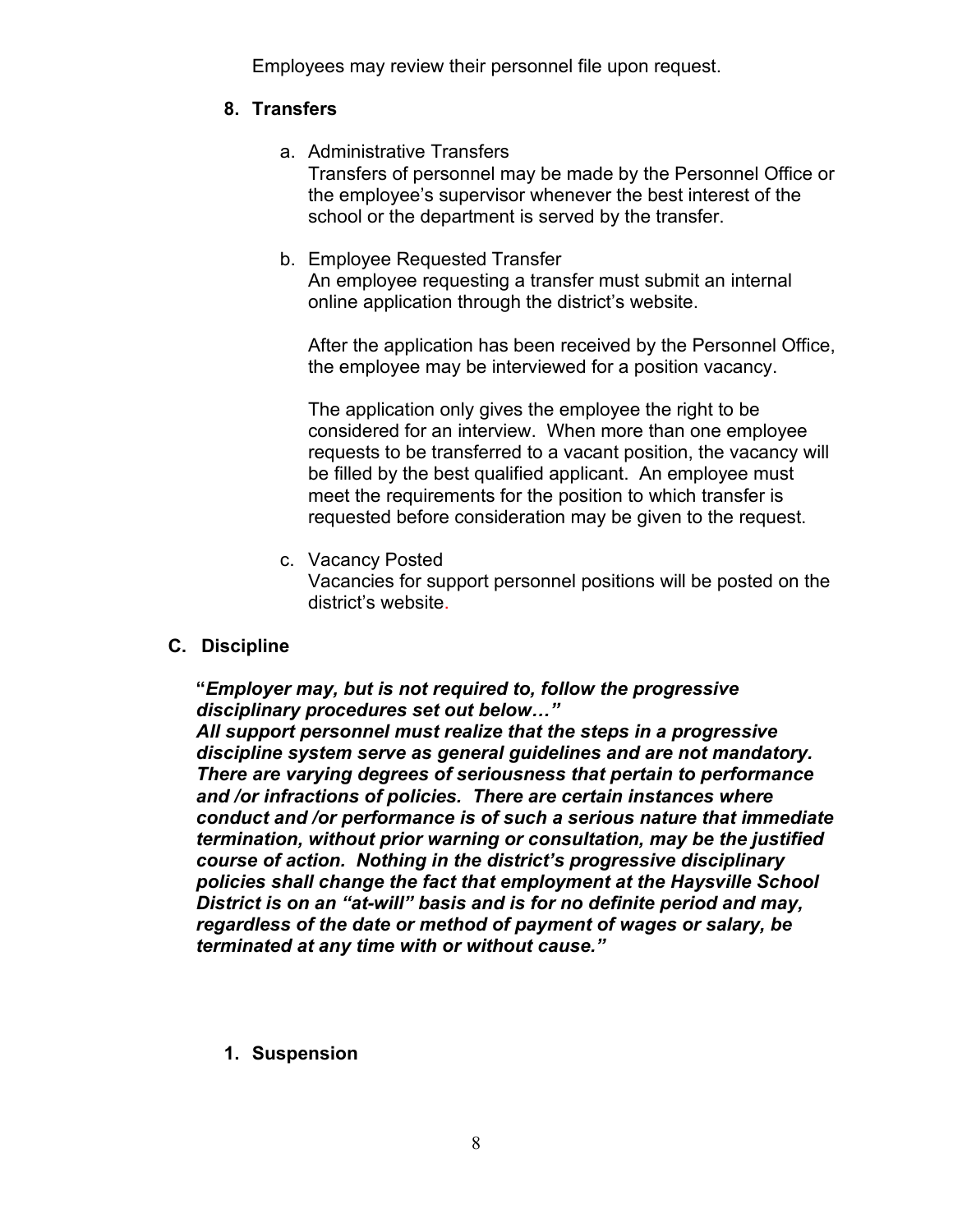Support personnel may be suspended with pay or without pay by the Superintendent or his/her designated representative for a term to be determined by the Superintendent.

#### **a. Minor infractions shall normally follow the steps below prior to suspension:**

- (1) Any breach of Board policy or other problem the immediate supervisor views as possible cause for suspension shall be reviewed verbally with the employee. *The supervisor should make written notice to the file of such verbal review and the employee will receive a copy of this notice.*
- (2) *Should the employee again breach Board policy or have any other problems,* the immediate supervisor shall hold a conference with the employee and give the employee a written report relative to the deficiencies in the employee's action and what is expected of the employee to correct the problem. A copy of the written report shall be filed in the employee's personnel file *and a copy given to the employee* after it has been reviewed by the Superintendent.
- (3) If problems with the employee continue, the immediate supervisor shall suspend the employee with or without pay and report such action to the superintendent of schools who shall place the consideration of such suspension on the next Board agenda for final action by the Board.
- **b. Major infractions may result in immediate suspension and/or termination. These shall include but not be limited to: certain violations of law; serious job-related safety violations; and personal behaviors that reflect negatively upon the district.**

#### **2. Termination**

The Superintendent or his/her designated representative shall have the right to recommend termination of any support personnel to the Board of Education. **Reasons for termination include but are not limited to:**

- (1) Insubordination
- (2) Violation of Board policies
- (3) Inability to perform on the job in a satisfactory manner
- (4) Misrepresentation of skills or qualifications
- (5) Inability to work with other employees in a manner beneficial to the district
- (6) Other reasons which may normally be considered in employee termination by an employer

#### **II. BENEFITS**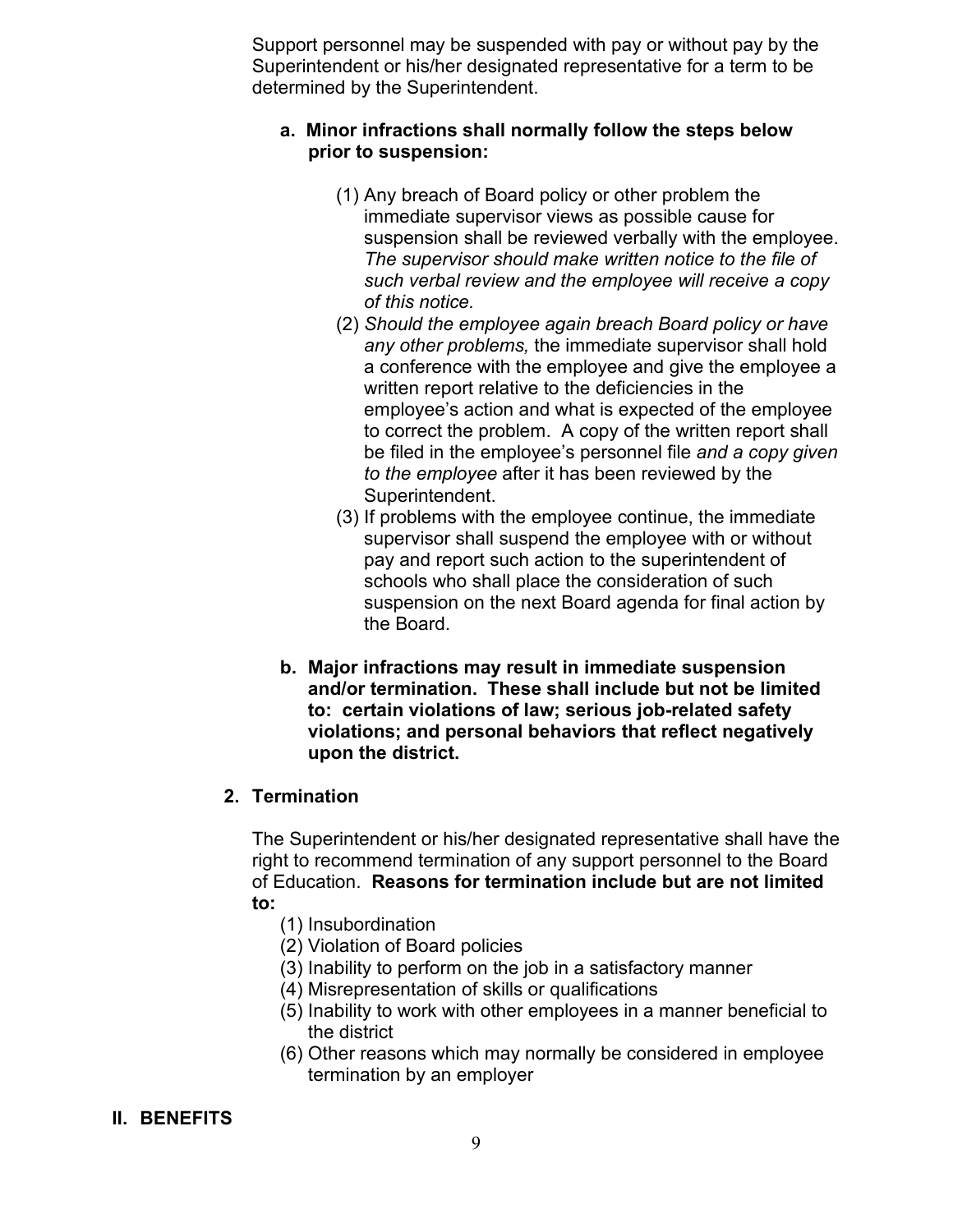# **A. Group Insurance Benefits - KPERS**

- **1.** Employees who have established membership in KPERS have Group Life Insurance and Long Term Disability Coverage. The life insurance provides an insured death benefit which is currently 150% of the member's annual rate of compensation.
- **2.** Disability income benefits provide a monthly benefit on a percentage of the member's annual rate of compensation. To qualify for a disability benefit, a member must be totally disabled for 180 continuous days.
- **3.** Employees should refer to the "KPERS Employee Information Manual" for additional information or call KPERS at 1-888-275-5737.

### **B. Section 125 Cafeteria Plan**

**1.** Eligible employees may participate in the Section 125 Cafeteria Fringe Benefit Program. The major advantage of the IRS approved cafeteria plan is that payroll deduction amounts for insurance premiums are not subject to income taxes. However, the IRS requires that the plan follow certain rules to qualify for the tax advantage. Details pertaining to the cafeteria plan are available from the Business Office. Ten month employees who participate in the cafeteria plan will have their July and August premium held out over the 10 months of employment.

## **C. Longevity Pay for Support Personnel**

**1.** The Board of Education recognizes years of service with the Haysville Public Schools and provides longevity pay established from school district records as an additional compensation to support personnel.

Employees accruing years of service must be considered full time (30 or more hours per week, or a transportation employee) to be eligible.

Longevity pay will be made in one lump sum to the Employee in November following accrued years of service.

#### **2. Longevity Guidelines –**

- **A. Employee must meet all the following guidelines:**
	- 1. After three (3) consecutive years with U.S.D. 261 an employee will be eligible to receive longevity pay of \$500, to increase by \$25 per year for each year of service thereafter.
	- 2. Must be a current employee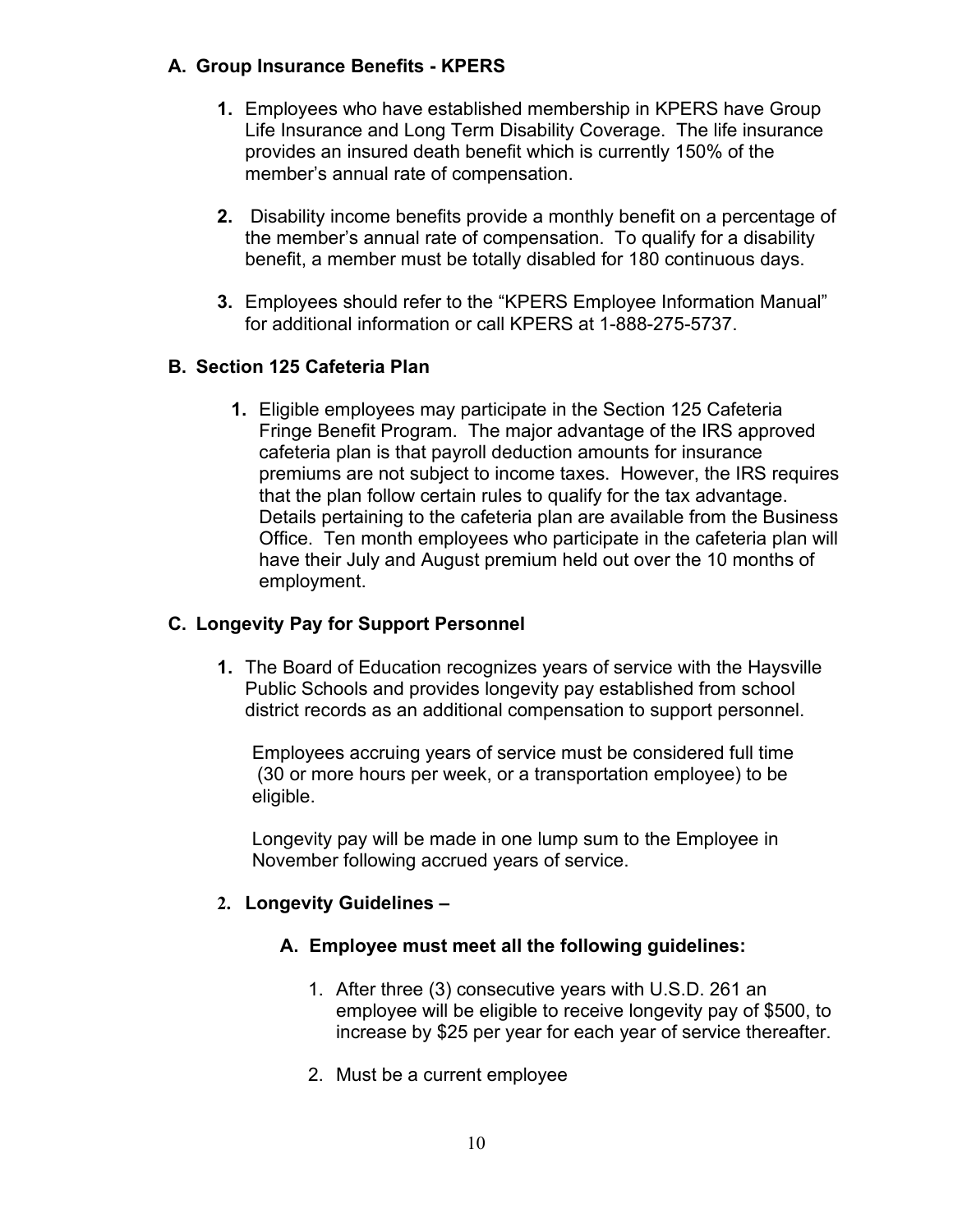- 3. Begin work prior to January  $1<sup>st</sup>$  of year ending June  $30<sup>th</sup>$  for one year service credit
- 4. Consecutive years of service
- 5. Employees scheduled to work 30 or more hours per week, or a transportation employee.
- 6. Qualify under the Kansas Public Employees Retirement System Plan

# **D. Professional Standards Certificate (Secretarial/Clerical)**

1. Secretarial/Clerical employees are encouraged to be involved in the National Association of Office Personnel as a method of establishing on-going secretarial professional development. The Board of Education has adopted the following stipend schedule to encourage the professional development of the secretarial staff.

| Level                    | <b>Yearly Stipend Amount</b> |
|--------------------------|------------------------------|
| <b>Basic Certificate</b> | \$200                        |
| Associate Professional   | \$250                        |
| Advanced I               | \$350                        |
| Advanced II              | \$450                        |
| Advanced III             | \$550                        |
| Advanced III & CEOE      | \$650                        |
|                          |                              |

# **E. Paraeducator Career Ladder**

- 1. The Board of Education has adopted a career ladder for instructional paraeducators. The following level definitions have been established to encourage professional development through inservice and college level instruction.
	- a. Paraeducator III High school diploma or equivalent. Must participate in at least four inservice sessions totaling at least 20 hours of inservice training per school year.
	- b. Paraeducator IV

Completion of 30 semester college hours of approved academic work related to instruction or the completion of 450 clock hours of approved inservice training. (Includes instructional paraeducators in categorical programs for the Hearing Impaired & Blind who meet experience criteria. Paraeducators for the Hearing Impaired must know sign language fluently and be able to readily translate. Paraeducators for the visually impaired must be able to read and write Braille.) Official transcripts confirming credit hours must be filed in the Personnel Office on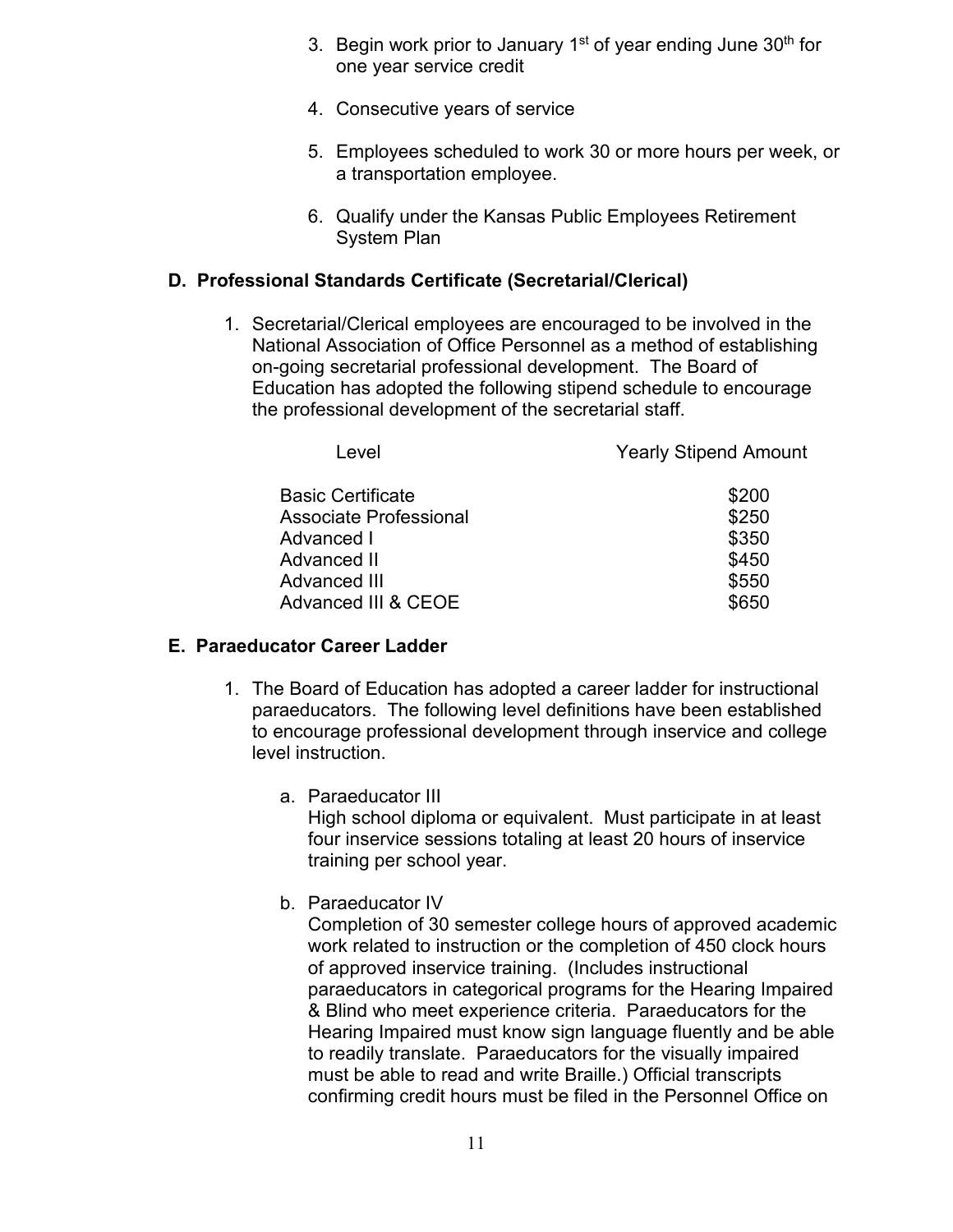or before September 15th to qualify for a higher salary classification to be paid during the current school year.

c. Paraeducators V

Completion of 60 semester college hours of approved academic work related to instruction or an associate degree, or from an approved paraeducator training program the equivalent of 900 clock hours of approved inservice training. Official transcripts confirming credit hours must be filed in the Personnel Office on or before September 15th to qualify for a higher salary classification to be paid during the current school year.

#### **F. Liability Insurance**

1. The Board of Education shall provide liability insurance coverage for all employees while acting within the scope of their duties.

#### **G. Retirement Plans**

### **1. Kansas Public Employees Retirement System (KPERS)**

Personnel employed by the Haysville Public Schools who have established eligibility, are required by law to participate in the Kansas Public Employees Retirement System, beginning with the employee's first day of employment.

#### **Tier 1: Employees hired prior to July 1, 2009:**

Earlier retirement may be taken in accordance with Kansas Law. Employees who have ten (10) or more years of service, may choose to take early retirement from KPERS whenever the total of age and service equals 85.

Full benefits for retirement from KPERS will be paid:

- a. at age 65.
- b. at age 62 with 10 years of credited service.
- c. when age and credited years of service equals 85.

An employee may retire with reduced benefits as early as age 55 with 10 years of credited service.

#### **Tier 2: Employees hired after July 1, 2009:**

Full benefits for retirement from KPERS will be paid:

- a. at age 65 with 5 years of credited service.
- b. at age 60 with 30 years of credited service.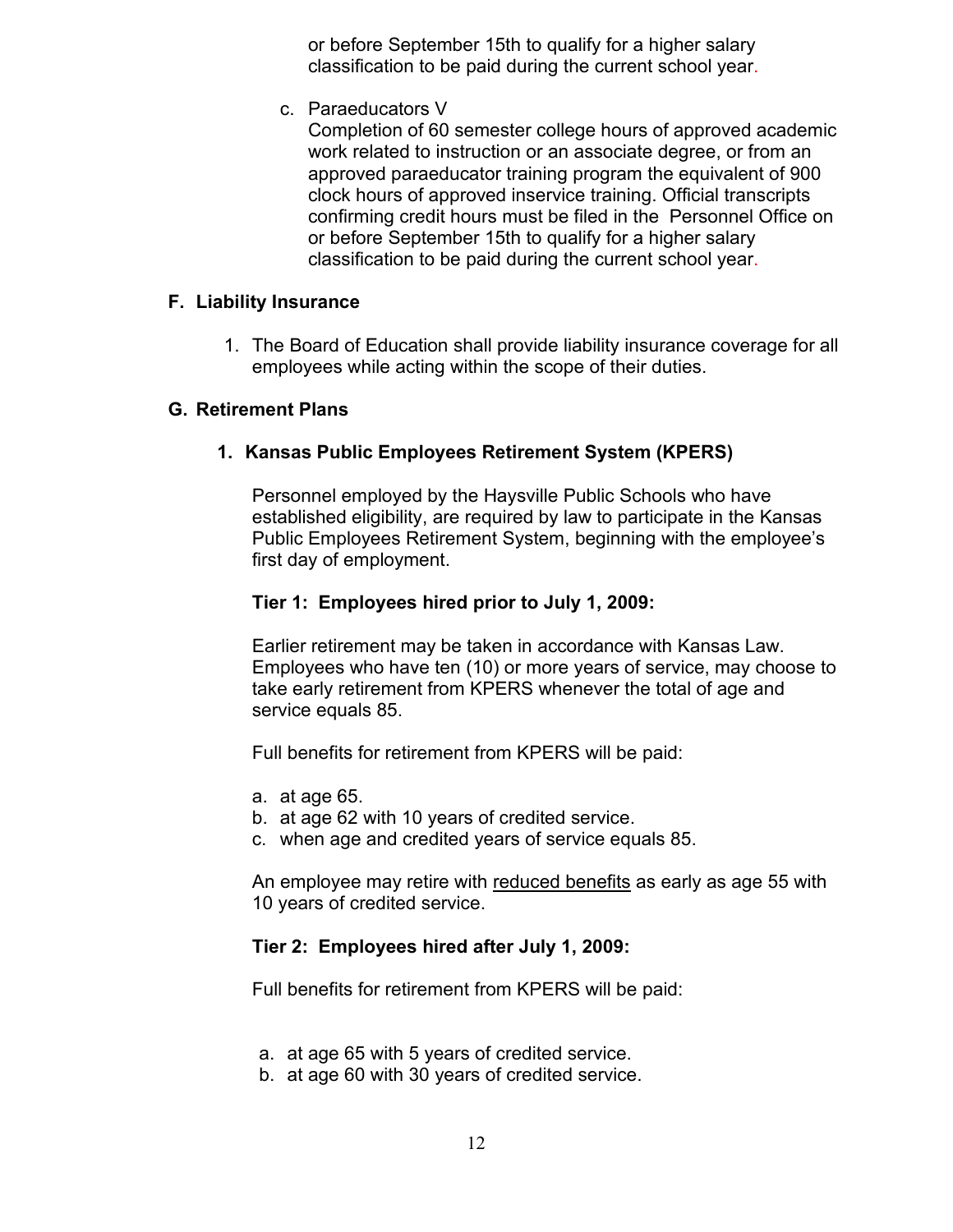# **2. Early Retirement Program**

### **Eligibility**

To be eligible for the USD 261 early retirement program an employee

- a. employee must be hired/rehired before the 2012-2013 school year to be eligible for the Early Retirement Program.
- b. must have completed not less than 10 years of continuous employment in the district;
- c. must be currently employed by USD 261; and
- d. must qualify under the KPERS plan of 85 and Out or at age 62 with 10 years of KPERS service credit. There is no minimum age requirement on the 85 and Out Plan.

### Program Requirements

The Board of Education may alter the program at any time with notification to terminate, suspend, or amend the program given to staff with a 30 day written notice of intent. Staff members already retired and participating in the program will not be affected by any alternation of the program they originally opted to activate. Should a retired classified employee reapply for a position with USD 261 and be offered such, they become ineligible for any future involvement in any form of district sponsored retirement.

Classified employees electing to participate in the district program must do so within the first year that they

- a. become eligible under the state KPERS plan of 85 and Out or
- b. meet the KPERS eligibility requirement of retirement at age 62 with 10 years of KPERS service whichever occurs first. Those employees electing to take advantage of the early retirement program at a date on or beyond when they are first eligible do so under the following scale:

| <b>First Year Eligible</b>  |  |
|-----------------------------|--|
| <b>Second Year Eligible</b> |  |
| <b>Third Year Eligible</b>  |  |
| <b>Fourth Year Eligible</b> |  |

**Full Benefits** 90% of Base Early Retirement 30% of Base Early Retirement 10% of Base Early Retirement

#### Activation of Program

For a classified employee to activate early retirement benefits, forms for such as provided by the district office must be completed and filed with the superintendent no later than 90 days prior to retirement.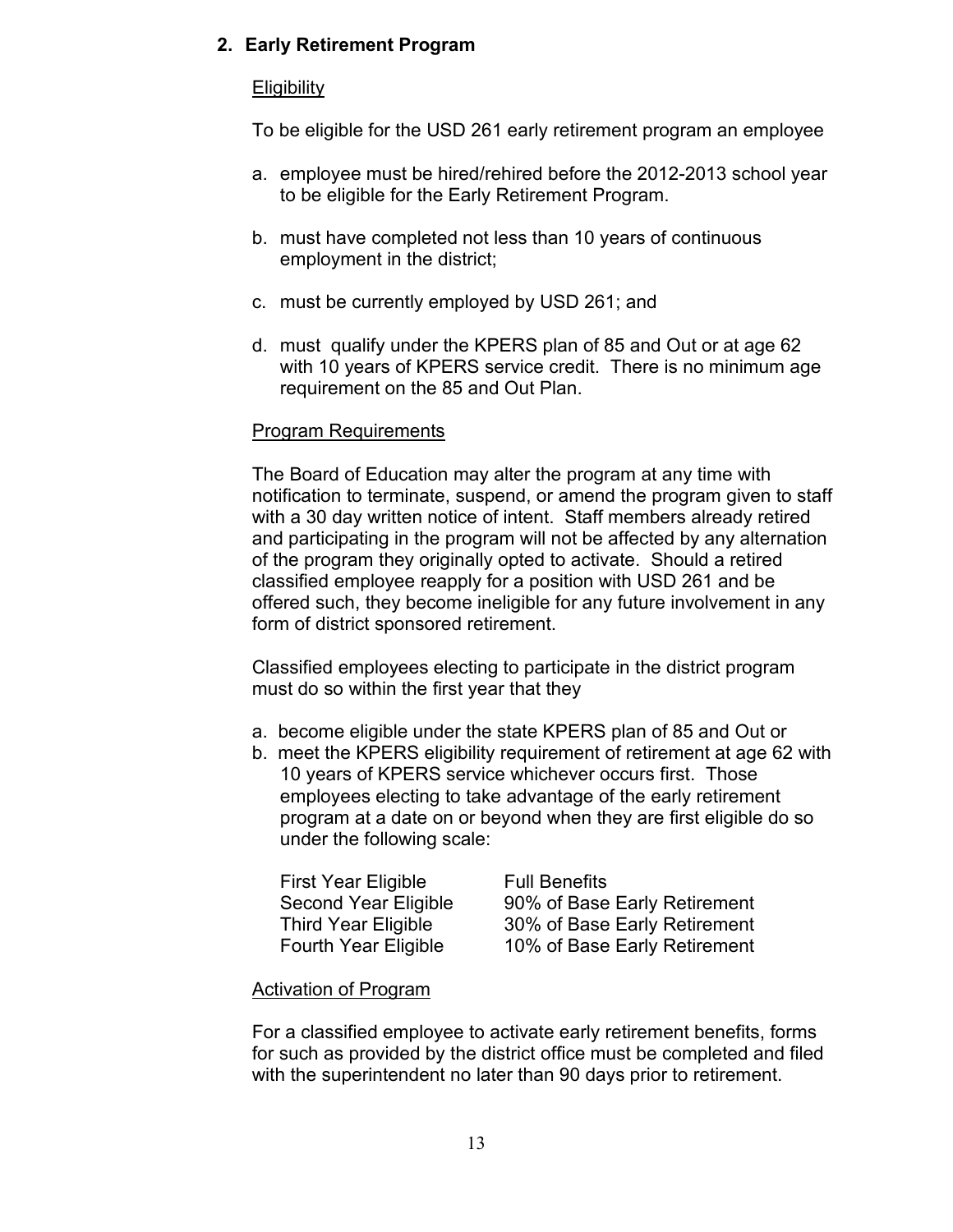#### **Benefits**

Retirees shall be entitled to the following:

a) Thirty percent of the retiree's final yearly hourly salary.

b) Overtime payments made during the final year and all supplemental salaries are excluded from the final salary figure used to calculate the retirement benefit.

c) One percent of the final calculated base benefit for each year of service with the district in excess of 10 years.

d) An amount equal to 1 day of sick leave for every 3 that have been accumulated at the time of retirement at the employee's current daily rate of pay, up to the amount of 100 accumulated sick days.

e) Retirees may remain enrolled in the district sponsored health insurance program if they so desire with billing and scheduled payment premiums established by the business department. Said employee must be covered under USD261 group health care benefits at the time of retirement and meet the following guidelines:

- 1. Haysville USD 261 Retiree who qualifies for KPERS retirement is eligible to continue their group health care benefits. Retiree must make written application within 30 days with notification.
- 2. KPERS Retiree who has retired from another district and is employed by Haysville USD 261 for at least 1 year is also eligible to continue their group health care benefits. KPERS Retiree must make written application within 30 days with notification.
- 3. Coverage under the employee group health care benefits plan will cease to be made available upon (1) the retired employee attaining age 65, (2) the retired employee failing to make required premium payments on a timely basis, or (3) the retired employee becoming covered under a plan of another employer.
- 4. Retiree health insurance premiums will be paid by automatic debit to your financial institution.
- 5. If you return the Retiree Health Insurance Continuation Application within 30 days of mailing, materials will be sent so you can make your health care election and authorization for automatic payment.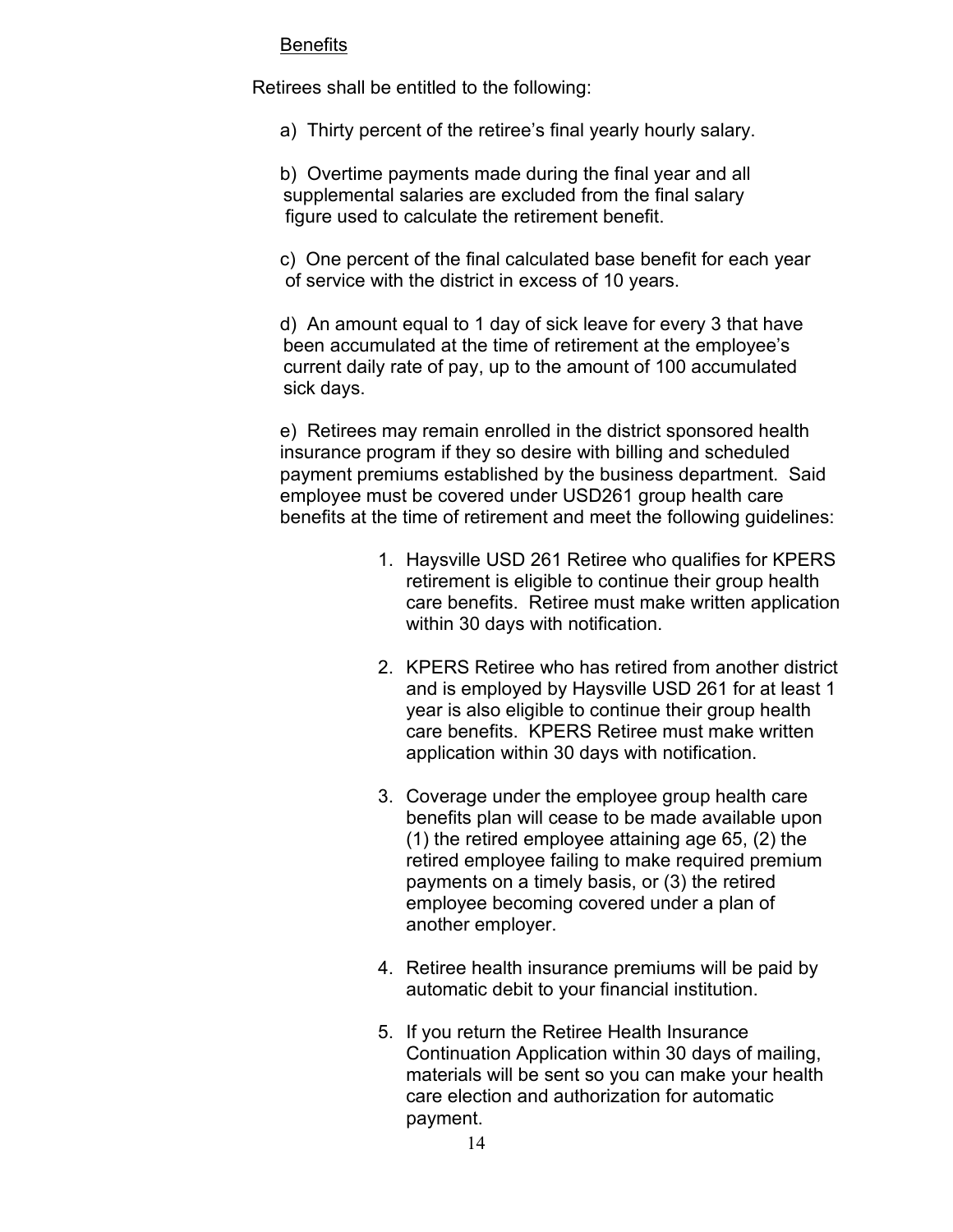6. Current law (COBRA) allows employees to continue group healthcare coverage for 18, 29 or 36 months, dependent upon the reason for loss of eligibility. Discovery Benefits will also notify you automatically with instructions on how to enroll for COBRA coverage if you choose COBRA over the Retiree plan.

Should the district not sponsor a group health insurance plan, the Board of Education is under no obligation to create such for retirees.

f) Retirees will receive the Early Retirement Incentive in the form of a tax-sheltered account (TSA) in July of their retirement year. That TSA may be accessed immediately, left as is, or rolled over to another TSA.

g) The total early retirement amount to any classified employee shall not exceed 75 percent of the first step of the salary schedule for certified teacher personnel.

#### Other Considerations

Those employees that feel that they have unusual or unique circumstances may refer such to the superintendent for research, review, and consideration.

#### **3. Tax Sheltered Annuity**

A non-transferable, tax-sheltered annuity program is available to all employees.

Employees wishing to participate shall complete all forms necessary to implement the contribution or deduction. Such forms must be completed and received by the Business Office on or before the payroll cutoff day of the month such contract is to become effective.

# **H. Continuation of Group Health Coverage**

- **1.** COBRA (Consolidated Omnibus Budget Reconciliation Act PL-99-272). An employee or their qualified beneficiary who would otherwise lose coverage under the district's group health insurance plan as a result of a qualifying event (termination, resignation, etc…) has the right to elect continuing coverage. This continuation coverage is in accordance with the requirements of Federal Law, and is commonly referred to as COBRA.
- **2.** Employees who are vested members, and who choose to take early retirement from KPERS have the right to elect continuing coverage under applicable state law.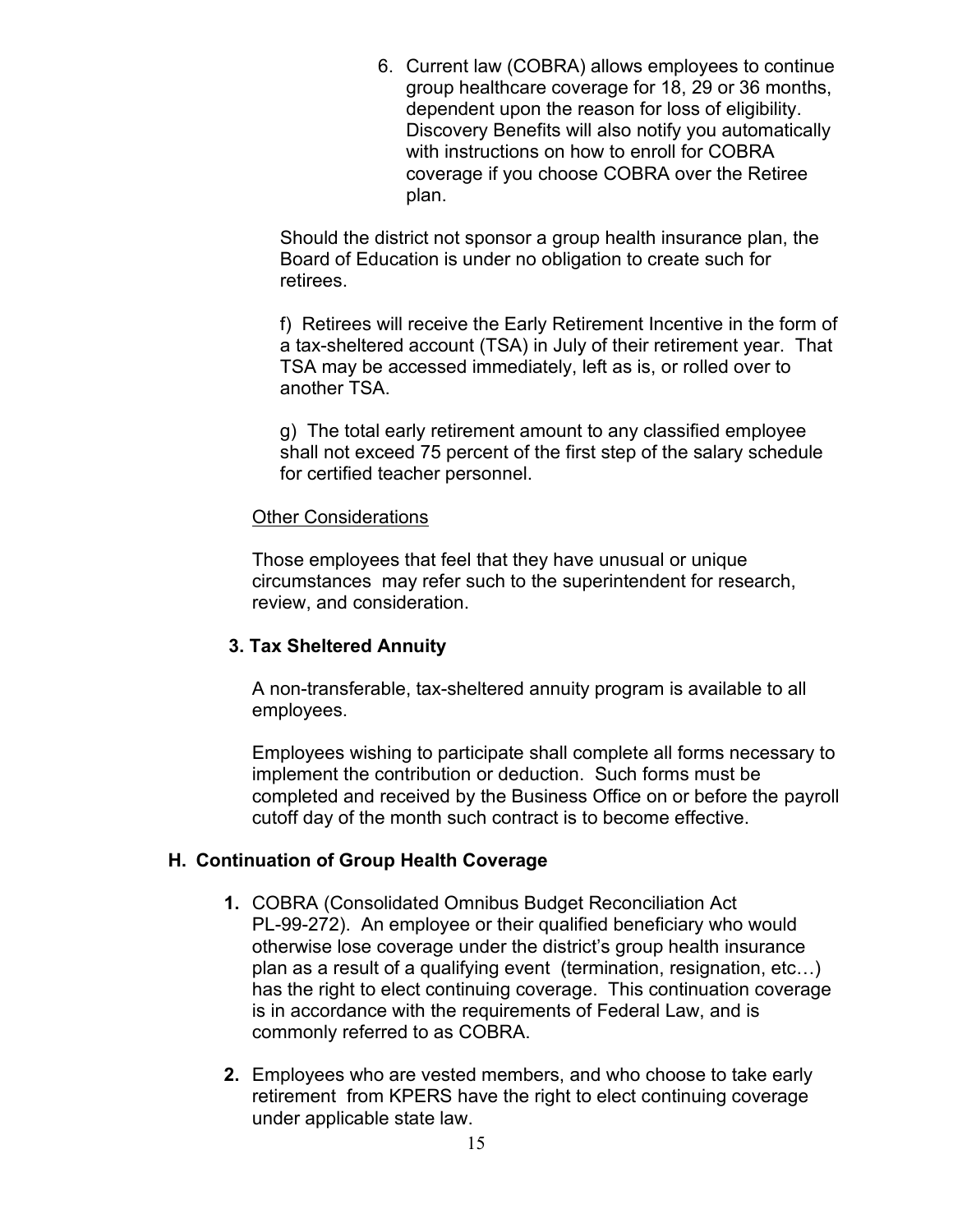**3.** Details pertaining to continuing coverage of your health plan and your obligations are available from the Business Office.

#### **I. Leaves and Absences**

- **1. General Provisions** have been made by the Board of Education for absence from duty in the following categories by support personnel:
	- a. Emergency and Legal Leaves
	- b. Annual and Sick Leave
	- c. Professional Development Leave
	- d. Military Leave
	- e. Student Teaching
	- f. Family Medical Leave Act (FMLA)
	- g. Vacation
	- h. Paid Holidays
	- i. Leave for Other Reasons (with Salary Deductions)

FMLA (Family Medical Leave Act) will run concurrently with annual/sick leave.

### **2. Attendance**

- a. All employees are expected to be regular in attendance and to be at their assigned workstations through the duty day. When it is necessary for an employee to be absent, the employee is expected to notify his/her supervisor. Failure to notify his/her supervisor of an absence on 3 or more occasions could result in forfeiture of the job.
- b. Absences which are without pre-approved leave and absences which extend beyond the leave balance are subject to review by the immediate supervisor and/or Personnel Office.

# **3. Annual Leave**

Annual leave is a benefit granted to employees who must be absent from their employment duties.

All support personnel who work a minimum of six (6) hours per day on a regular basis shall be credited with annual leave. All benefit employees, shall be credited with twelve (12) days annual leave and shall have added to the sick leave amount any accumulated, unused days of leave from the previous years to a maximum of (130) days. Employees working six (6) to seven (7) hours per day shall be credited with leave in proportion to their work schedule. Employees may use any of the current year's allocation for sick, personal, or bereavement. These days are used first and any accumulated leave beyond the current year's allocation can be used for sick leave only. Sick leave may accumulate from year to year for consecutive service only. If an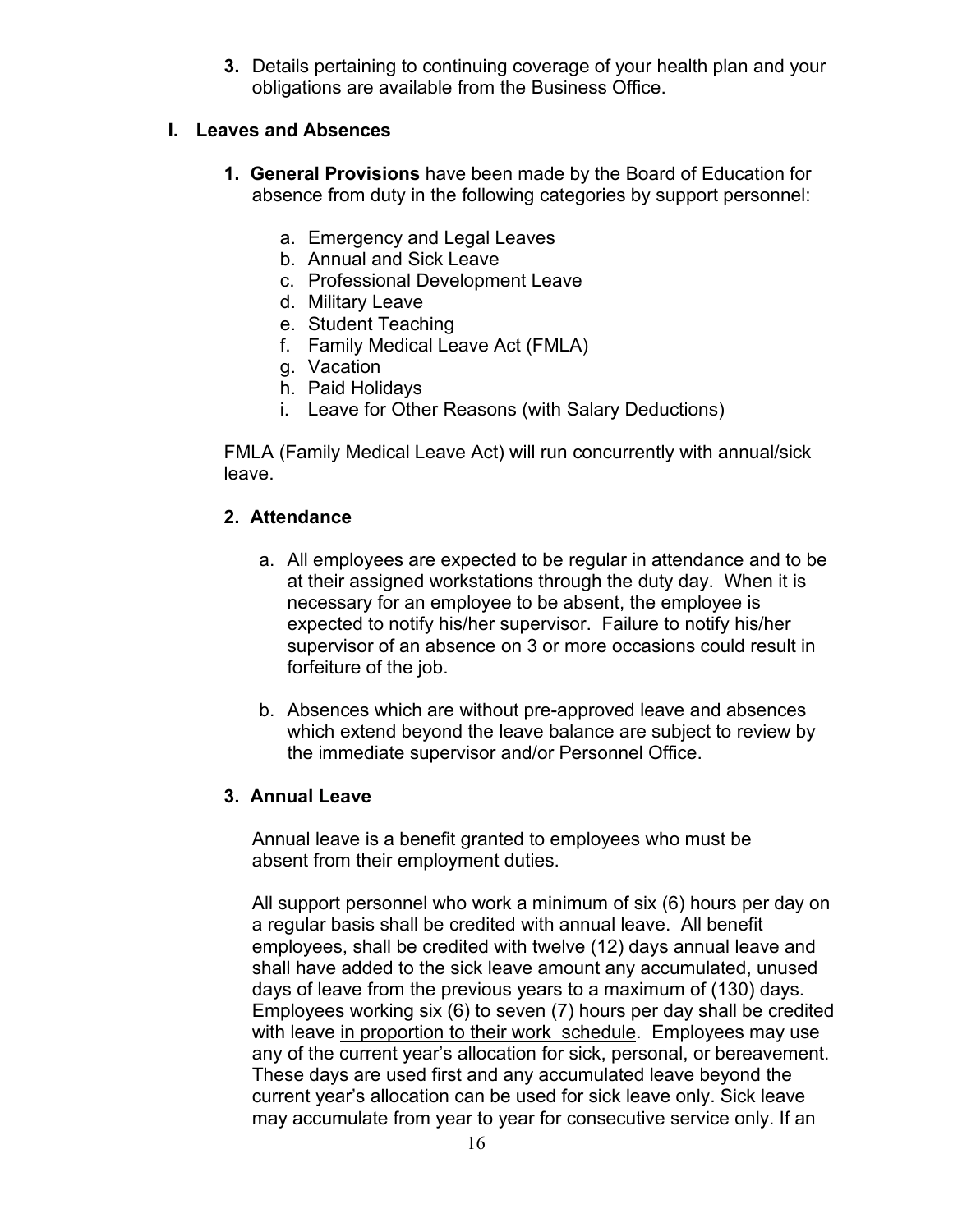employee is off the payroll at any time during the normal working year, his/her leave accumulation is lost.

Termination Pay: Upon termination with the district, an employee will be paid one third (1/3) of up to the amount of 100 accumulation days of leave.

No salary will be allowed under the provision of this policy for days missed in excess of those accumulated or for reasons other than those specified. In case of termination during the fiscal year (July 1 - June 30), the total accumulated annual leave shall be computed at the rate of one (1) day per month worked to a maximum of the twelve (12) of the total accumulated leave will be deducted from the final salary check, or, if the final check is not of an amount sufficient to cover same, the terminating employee will be expected to reimburse the school district for the difference.

Employees shall notify their principal or immediate supervisor as soon as prudently possible when annual or sick leave is to be taken. The daily rate of pay granted for annual or sick leave will be based on the number of hours the employee works during a normal day.

Classified employees shall use available leave when absent from duty. A day without pay will be taken only when all leave has been used.

#### **Sick Leave Bank**

There shall be a sick leave bank jointly established for educational support and administrative personnel not covered by the negotiated agreement. The bank shall have the following qualifications:

- 1. To participate the employee must contribute a day of their annual leave annually.\* That qualifies the employee for use of the bank, if needed, for the entire plan year, September 1 through August 31.
- 2. Unused days at the end of a plan year will be carried over to the succeeding year.
- 3. When the balance of days in the bank drops below 120 in a given plan year, a new donation of days will be necessary.
- 4. The educational support personnel or administrative employee must have used all of his/her accumulated sick/personal leave (not including vacation leave) to be able to apply for use of the sick leave bank.
- 5. An application requesting withdrawal of days from the sick leave bank must be filed with a governing committee. That committee will be appointed annually by the superintendent to include representatives of both educational support and administrative personnel.
- 6. The days drawn from the bank shall be used for the personal prolonged illness of the employee or the extended illness of a member of the immediate family.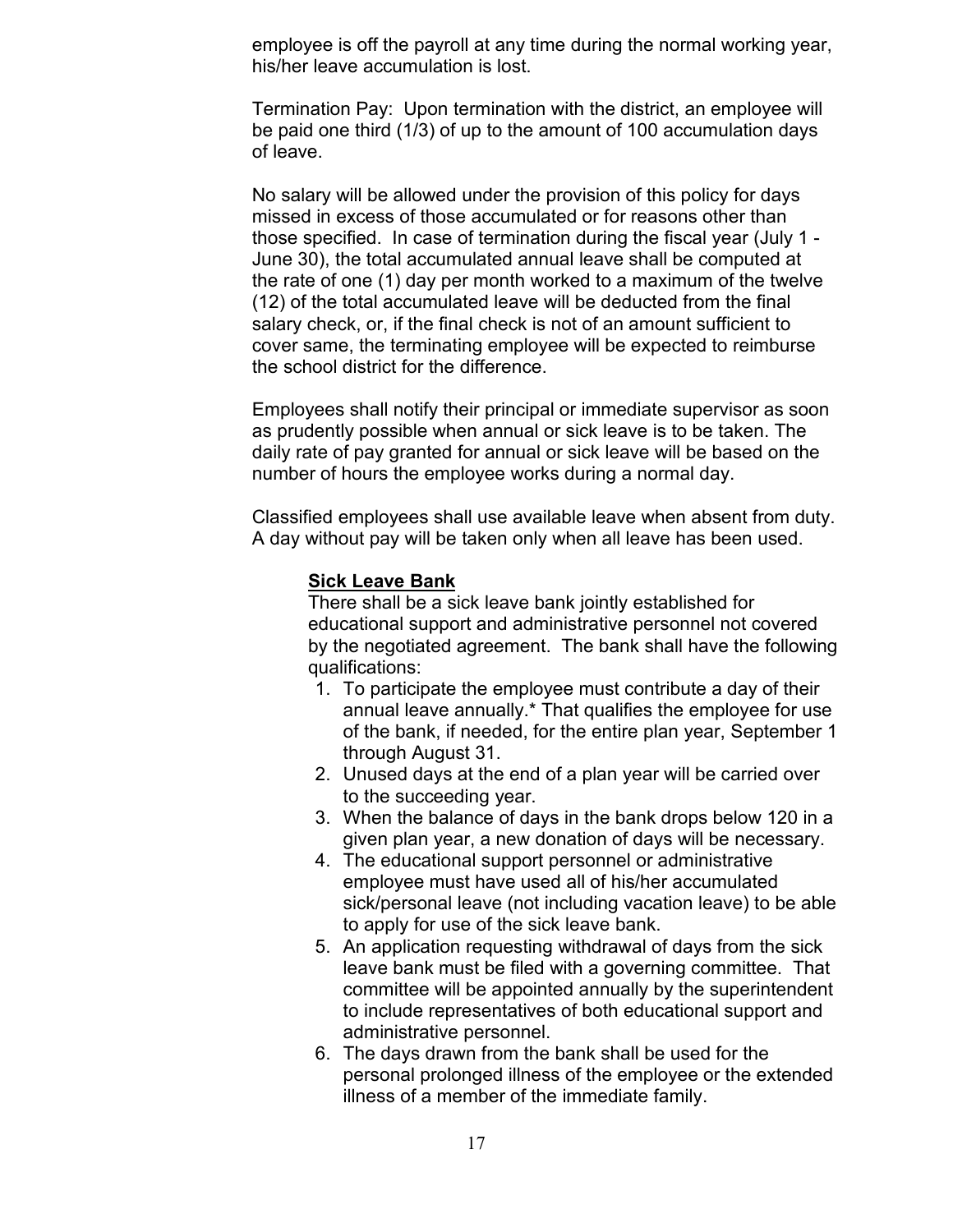7. The maximum number of days that an employee may draw from the bank will be determined by the governing committee. In no case will that number of days overlap the beginning date of KPERS disability benefits for the employee.

*\*2020-2021 Classified/Administrative Employee Sick Leave Bank members will need to donate one day to remain a member of the 2021-2022 sick leave bank. As stated "When the balance of days in the bank drops below 120 in a given year, a new donation of days will be necessary".*

*\*Employees who were not members of the 2020-2021 Classified/Administrative Employee Sick Leave Bank must donate a day to become members of the 2021-2022 Sick Leave Bank.*

Denial of the application to withdraw days from the sick leave bank may be appealed to an appeal committee. The appeal committee shall consist of one person appointed by the governing committee of the bank, one person appointed by the board of education, and one person appointed by the two members of the appeal committee. It is understood that the board of education may appoint one of themselves as its committee member or appoint an educational support or administrative employee. The decision of the appeal committee will be final.

**Note**: Immediate family is defined as employee's spouse, children, sibling, spouse's sibling, grandchildren, parents, spouse's parents, grandparents, or other person whose residence has been or is the home of the employee.

#### **4. Professional Development Leave**

The Superintendent or his/her designated representative may grant leave for any support personnel to attend conferences, meetings, workshops and school visitations. All such requests must be submitted to the Superintendent on the appropriate form. Provision will be made for authorized travel and/or expenses for attendance at such meetings.

#### **5. Student Teaching Leave of Absence**

#### **A. Purpose**

In order to provide opportunities for professional improvement, student teaching leaves of absence are available to classified employees to complete student teaching requirements at a college or university for earning teaching licensure in the State of Kansas.

# **B. Eligibility**

1. Years of Service

An applicant must have performed two (2) years of continuous service in Unified School District 261 immediately prior to the commencement of the student teaching leave of absence.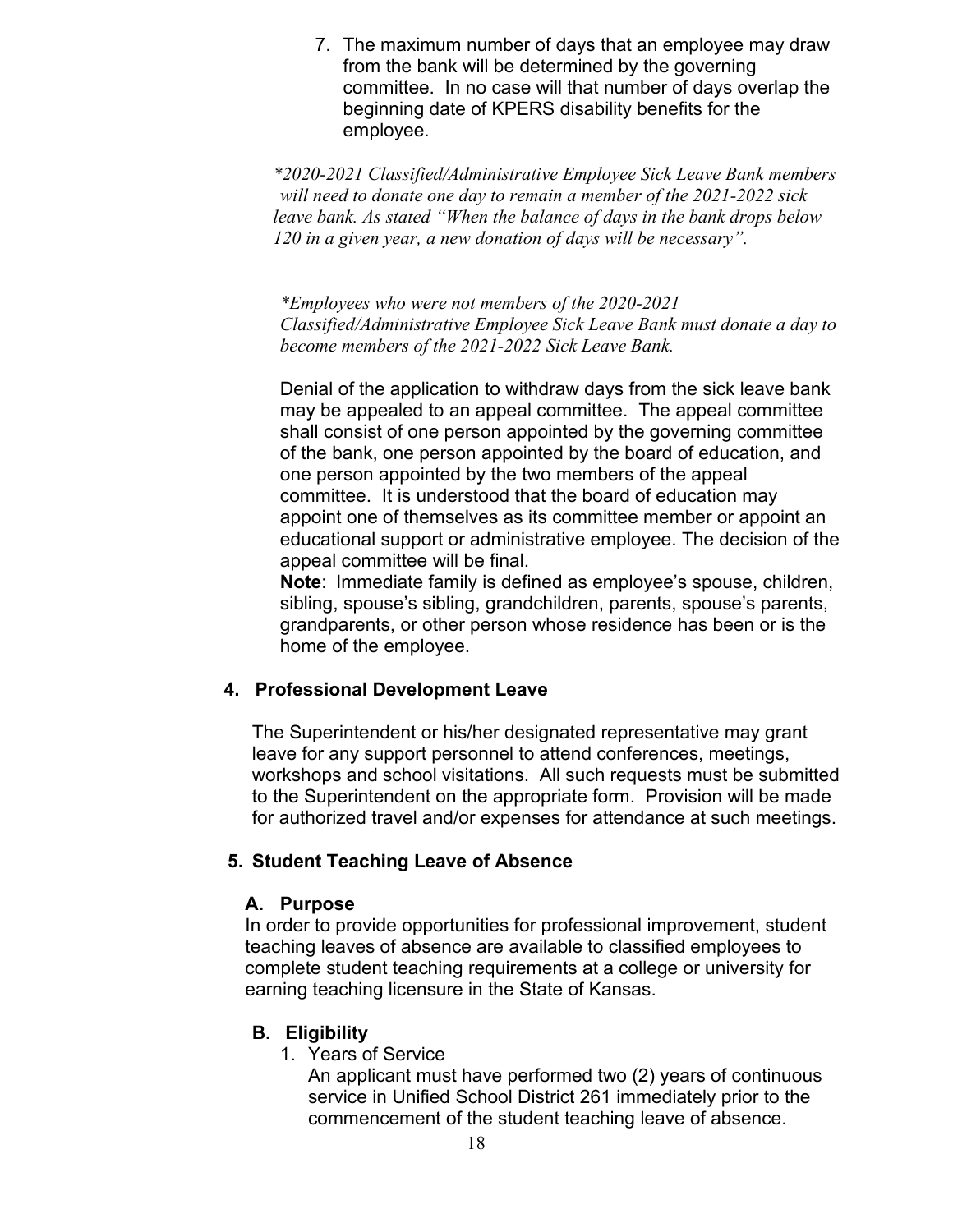2. Return to Service

Each applicant must sign a statement of intent to return to service in Unified School District 261 immediately upon completion of student teaching leave of absence.

3. Commitment to Repay

Each applicant must sign a commitment to repay the amount paid during the student teaching leave of absence of a prorated basis in the event the employee fails to return to Unified School District 261 and perform assigned services, including a contract of employment for a period of two (2) years after return from student teaching leave of absence.

# **C. Application**

1. Deadline

Applications for student teaching leave of absence shall be made to the Assistant Superintendent of Personnel no less than 60 days prior to the beginning of the semester when student teaching.

2. Proposed Plans

The application shall present the applicant's plans for student teaching leave of absence and such other information as the committee deems advisable.

#### **D. Selection**

1. Selection Committee

The committee for student teaching leave of absence shall consist of two certified members appointed by the Superintendent, two classified members and the Assistant Superintendent of Personnel or designee, who will chair the committee.

2. Judgment/Priorities

The committee will recommend employees for student teaching leave of absence appointments. The committee shall judge the quality of the applications and recommend no more than two (2) employees per semester. Exception may be made by the Board if they determine to fund additional positions.

- 3. Considerations shall be given to:
	- a. Assured eligibility
	- b. The potential contribution to the applicant's professional growth
	- c. The applicant's prior contribution to the school district and potential for future contributions.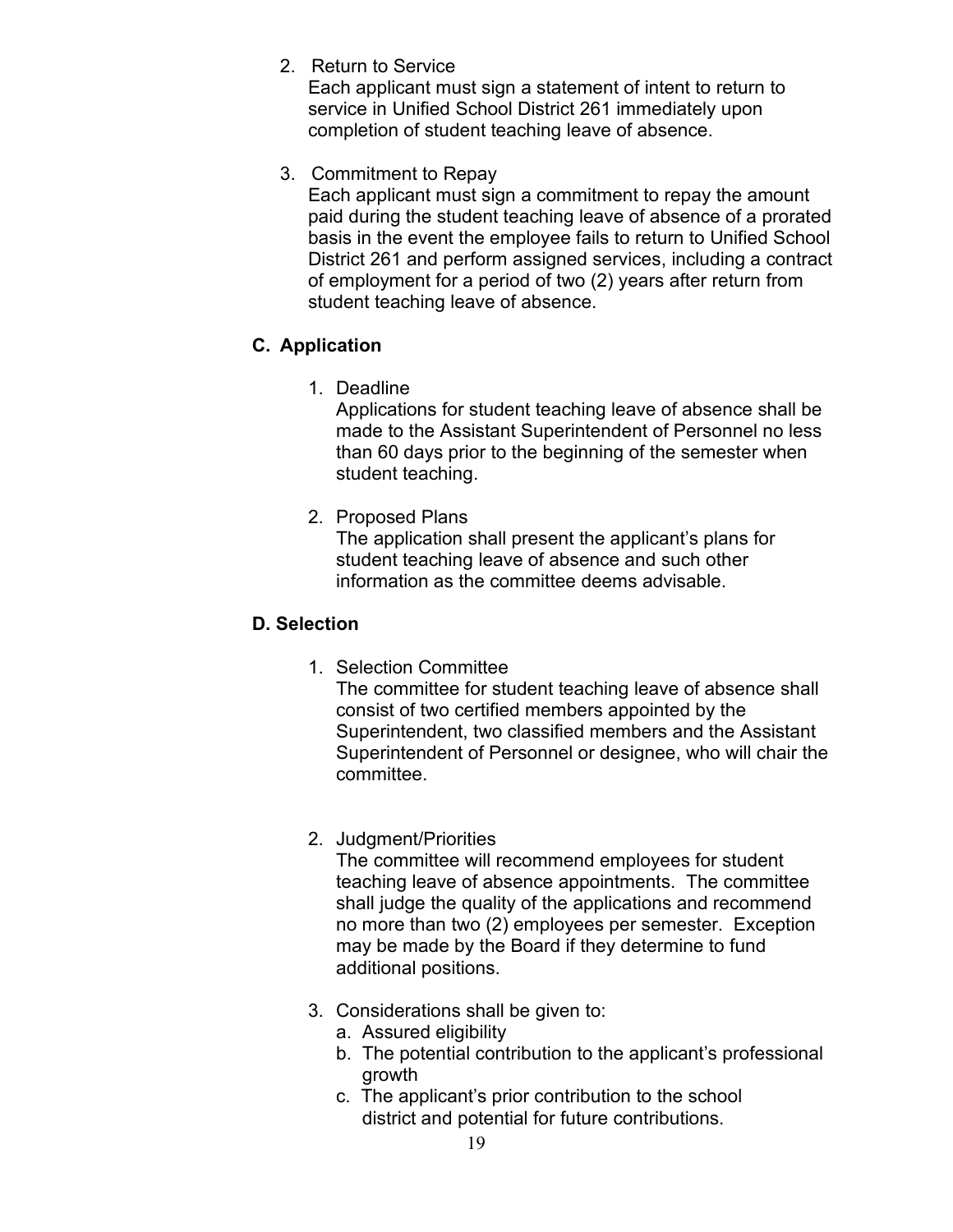- d. Evidence of professional growth
- e. Any other pertinent factors as established by the committee.
- 4. Final Approval

Recommendations for student teaching leave of absence shall be submitted to the Board for approval

#### **E. Compensation**

While on student teaching leave of absence the employee shall be paid according to the base salary which would have been earned had the employee not been on leave.

### **F. General Provisions**

An employee shall:

- 1. Receive full credit for system experience as a classified employee while on student teaching leave of absence.
- 2. Be subject upon return from student teaching leave of absence to any general salary reductions which may be ordered by the Board.
- 3. Retain accumulated temporary leave and vacation days, if applicable, but additional temporary leave and vacation days shall not accumulate during the student teaching leave of absence.
- 4. Maintain all rights accruing under Kansas Public Employees Retirement system (KPERS), if any.
- 5. Be permitted to retain the health coverage benefit as set forth in the Support Personnel Handbook.
- 6. Upon completion of student teaching leave of absence, be assigned in a position which is at least comparable to the one held when assuming student teaching leave of absence status.
- 7. Be eligible for student teaching leave of absence for one (1) semester only.
- 8. Not deviate while on student teaching leave of absence from his/her approved plan except with the written approval of the Committee for student teaching leave of absence.

#### **6. Military Leave**

Any employee, upon written request to the Assistant Superintendent for Personnel, shall be granted leave to cover the length of his/her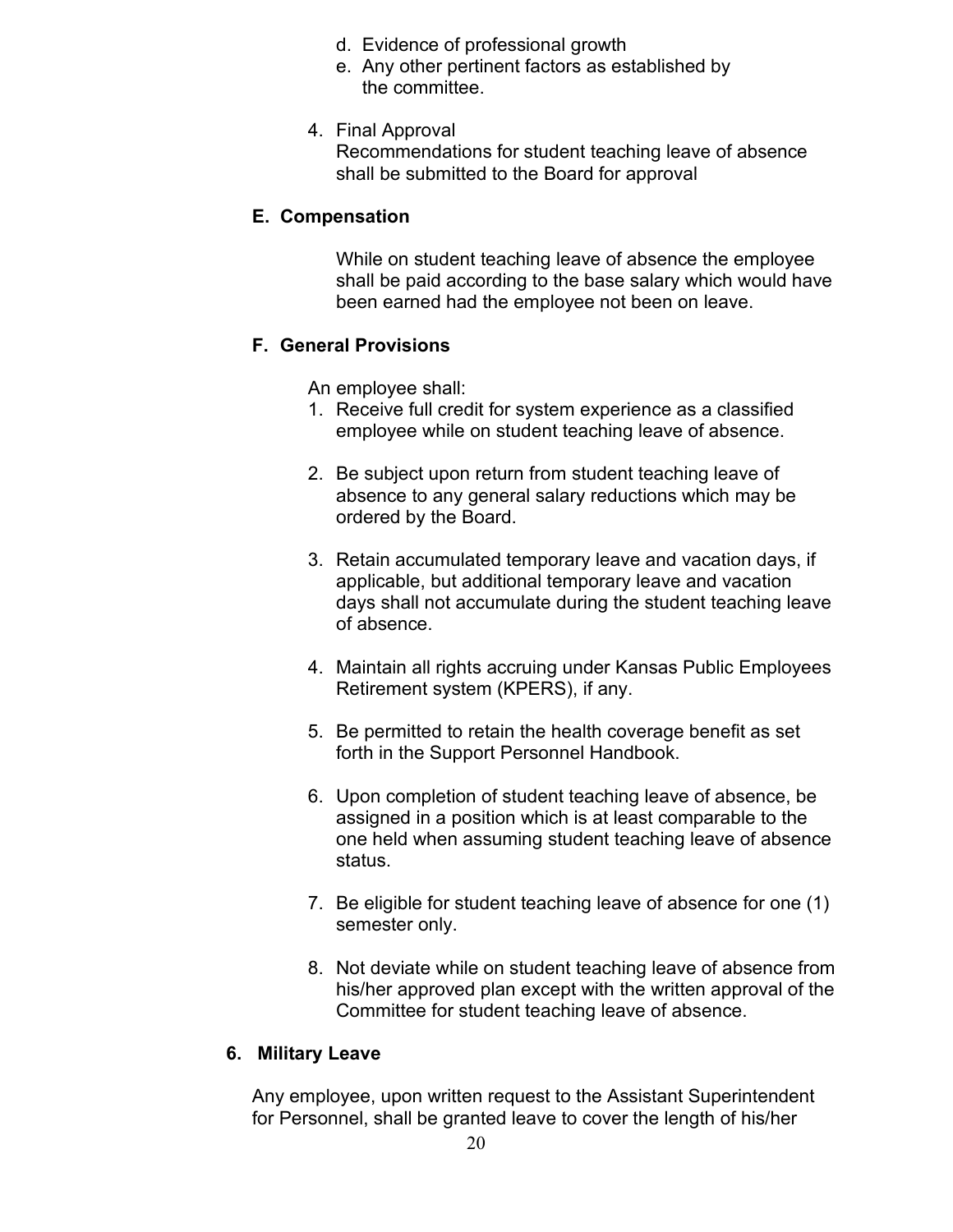required service in the military forces of the United States. Each request for military leave shall be accompanied by a copy of the appropriate military orders. On the date of release from service, the employee shall notify the superintendent of his/her availability and possible date of return to employment.

#### **7. Judicial Leave (with salary adjustment)**

An employee shall be granted leave for jury duty or to appear in a court of law as a school related subpoenaed witness. The employee will be paid his/her salary for a normal working day provided that the employee endorses over to the school district his/her witness or juror's compensation not including travel or subsistence reimbursements.

### **8. Family Medical Leave**

District employees shall be provided family and medical leave as provided by a plan approved by the Board and required by current federal law and regulation. The plan for providing leave under this policy shall be filed with the Personnel Department and made available to all staff.

### **9. Leave for Other Reasons (with salary deductions)**

Application for leave may be made when it is necessary for an employee to be absent for reasons not included in the Board of Education provisions listed above. Application for leave, with salary deduction, shall be made in advance of each absence, and if approved by the employee's immediate supervisor, will become effective upon approval by the Superintendent.

#### **10. Vacation**

Vacation allowance is provided only for full-time, twelve (12) month employees. Employees serving terms of less than twelve months are not granted vacation with pay.

Vacation allowance is determined on the basis of two weeks (10 work days) per year for the first five (5) years of continuous service. After five years of continuous service, an employee shall be granted one additional day of vacation per year for each year above five until a total of four weeks (20 work days) of vacation is allowed.

Vacations must be approved by the employee's immediate supervisor. Disruptions in the services to the school district should be considered before approving vacation schedules. Payment for vacation time will be based on the regular earnings of the employee.

Unused vacation days must be down to 20 days by June 30th each year. Any days above 20 will be lost.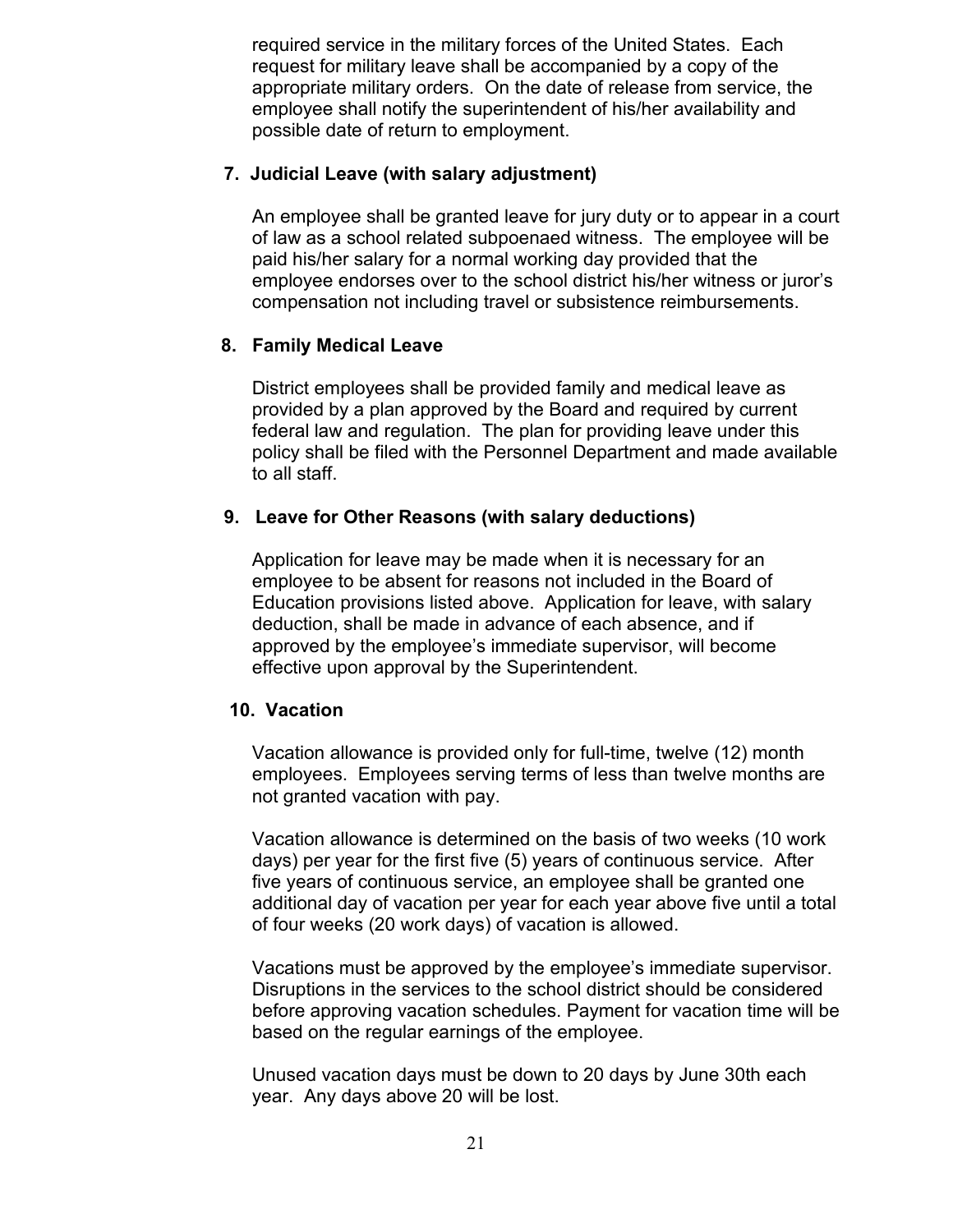#### **11. Paid Holidays**

The district department calendars determine the paid holidays for support personnel. Any time missed in addition to these days, authorized leave day, and/or scheduled vacation time will be without pay.

#### **J. Workers Compensation**

- 1. All employees are covered by Workers Compensation Benefits as paid for by the Haysville School District. If an employee should have an "on-the-job accident", the employee must report it immediately to his/her immediate supervisor. A Report By Injured Employee form and a Supervisor's Accident Investigation Report form must be sent to the Personnel Office within; two (2) days of such accident.
- \*2. The first seven (7) days off of work for a Workers Compensation injury or illness are not paid by Workers Compensation. The employee may take sick leave, vacation or may take the days without pay, if leave has been exhausted.
- \*3. Workers Compensation starts paying employees on the eighth day off of work.
- \*4. If the employee is off of work due to a Workers Compensation injury or illness for 21 consecutive days, Workers Compensation will go back and pay the employee for the first seven (7) days off of work.

\*Subject to authorized medical care.

# **NOTICE YOUR EMPLOYER IS SUBJECT TO THE KANSAS WORKERS COMPENSATION LAW WHICH PROVIDES COMPENSATION FOR JOB-RELATED INJURIES**

#### **What to do if an accident occurs on the job:**

Notify your supervisor immediately. If the employee does not report the injury within ten (10) days, the claim may be denied. Non-emergency injuries should be seen by the district's designated physician. If a serious injury occurs during an evening or on a weekend, see the physician on call at the hospital emergency room. Thereafter, you must report the injury to our immediate supervisor as soon as possible.

The designated health care providers for USD #261 are:

Via Christi Occupational and Environmental Medicine 2535 E. Lincoln (George Washington Blvd. and Lincoln)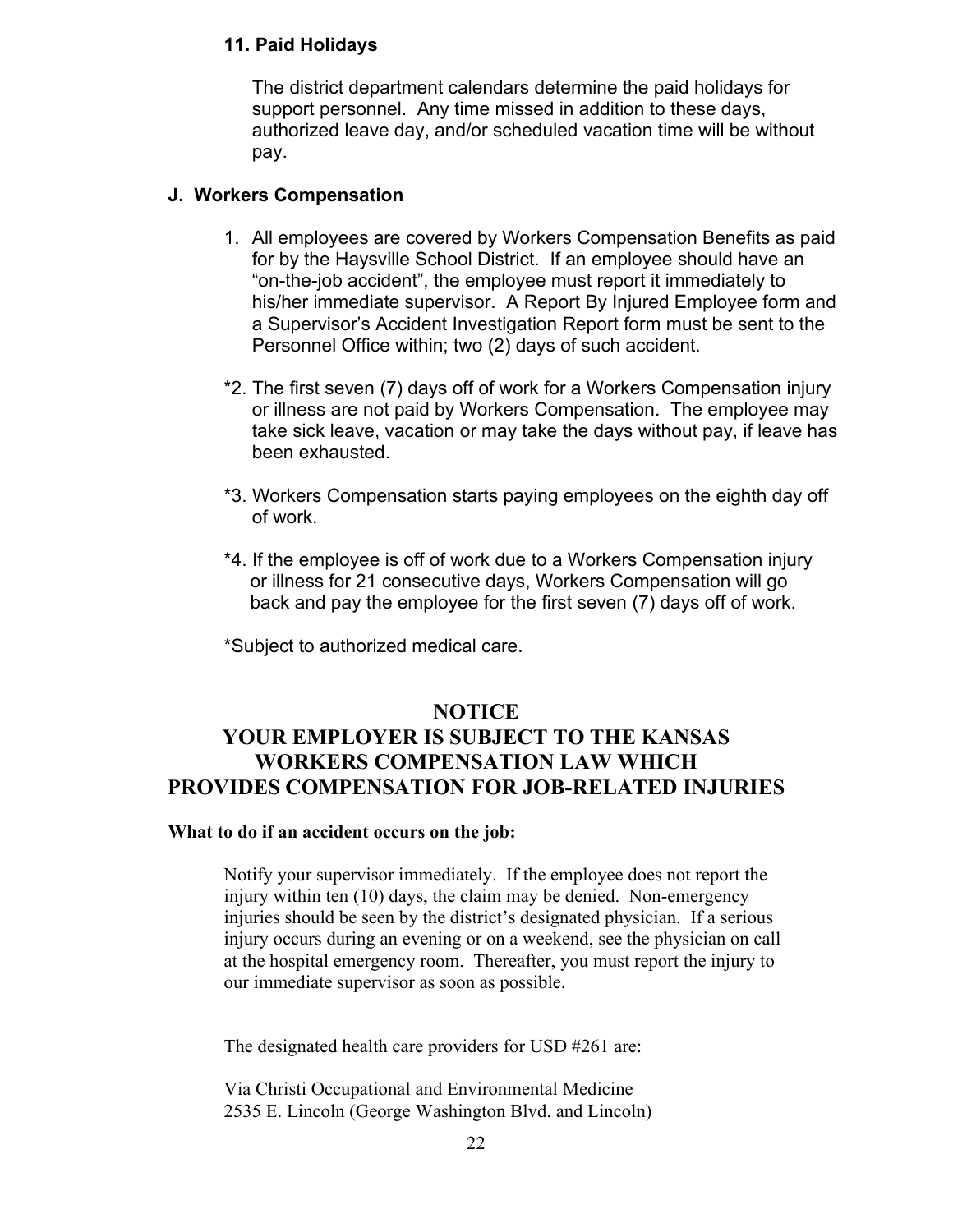687-9794 7:30 A.M. to 5:00 P.M. Monday through Friday

Via Christi Occupational and Immediate Care 501 N. Maize Rd. 721-5000 8:00 A.M. to 5:00 P.M. Monday through Friday

Via Christi St. Francis Emergency Center 929 N. St. Francis

Via Christi St. Joseph Emergency Center 3600 E. Harry

Via Christi St. Teresa Emergency Center 14800 W. St. Teresa

#### **Medical benefits**

USD #261 is required to furnish all necessary medical treatment and has the right to designate the treating physician.

If the employee seeks treatment from a doctor not authorized by USD #261 the district is only liable up to \$500.

#### **Weekly benefits**

Injured workers are not entitled to compensation for the first week they are off unless they lose three consecutive weeks. The first compensation payment is normally due at the end of the  $14<sup>th</sup>$  day of lost time. An injured employee is entitled to a weekly amount of 66 2/3% of their average weekly wage up to a maximum of 75% of the state's average weekly wage. These benefits are subject to legislative change.

#### **Injuries Occurring When an Employee is "Under the Influence"**

The Workers' Compensation Law clearly states that compensation is not payable if the injury was caused primarily by the intoxication of the employee or by the influence of any drugs, barbiturates, or other stimulants not prescribed by a physician. Under the law, the employer may require the employee to submit to a test for the presence of any or all drugs or alcohol in his or her system. If the injured worker refuses to submit to a drug test, it shall be presumed in the absence of clear and convincing evidence to the contrary that the injury was caused primarily by the influence of drugs or alcohol.

#### **Recreational and Social Activities**

Recreational and social activities are not compensable unless such recreational or social activities are an expressly required incident of employment and produce a substantial direct benefit to the employer beyond improvement in employee health and morale that is common to all kinds of recreation and social life.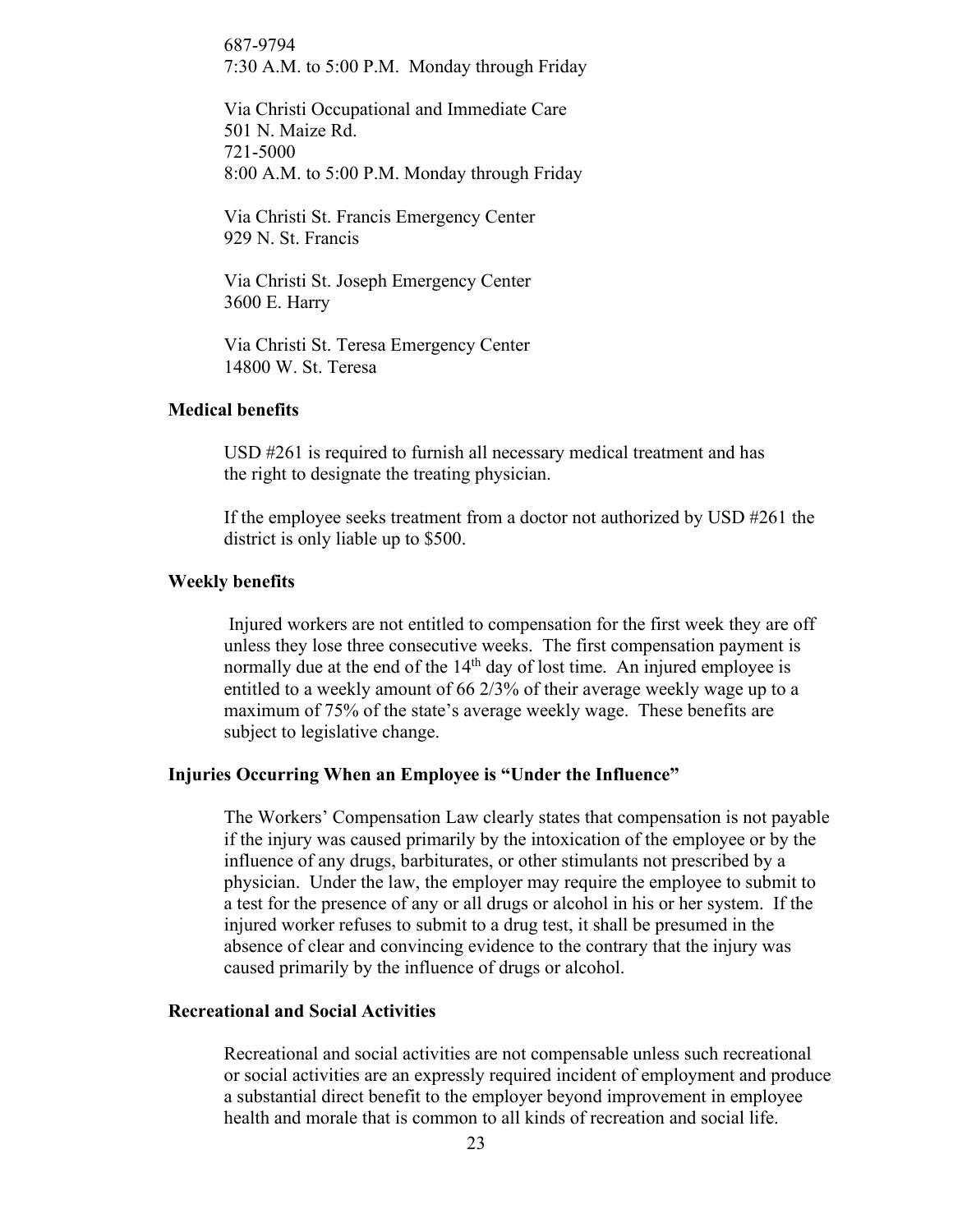#### **Injuries Suffered While Traveling to and From Work**

An injury suffered while going to or coming from work is not an injury arising out of and in the course of employment whether or not the employer provided transportation if such means of transportation was available for the exclusive personal use by the employee, unless the employee was engaged in a special errand or mission for the employer, or access to the vehicle was an integral element of the employment. An employee who is injured while deviating from the course of his employment, including leaving the employer's premises, is generally not eligible for benefits unless such deviation is expressly approved by the employer.

# **Horseplay**

An employee who is injured during horseplay occurring in the course of the workday is not entitled to benefits unless the injured employee is an innocent victim not participating in the activity.

Any questions or requests for additional information should be directed to Assistant Superintendent for Personnel, at the Administration Building.

# **III. GRIEVANCE PROCEDURE**

The communication between all employees of the Haysville Unified School District No. 261, their supervisors, and the administrative staff is a mutually important objective. Should any action be taken which would cause an employee to feel that his/her rights under Board policies have been violated, the employee may have his/her concerns heard. The following is a procedure outline for quick, amicable solutions to any problem or complaints.

- **A.** A written grievance shall be filed with his/her immediate supervisor. The supervisor will provide a written response to the employee within seven (7) calendar days.
- **B.** Should the employee not be satisfied with such a review and believe he/she needs to pursue the grievance further, the employee shall appeal within seven (7) calendar days in the following order:
	- Division Director or Principal
	- Assistant Superintendent for Personnel
	- Appropriate Assistant Superintendent
	- Superintendent

Again, a written response will be provided to the employee within seven (7) calendar days.

**C.** Should the employee not be satisfied with the superintendent's ruling, the employee may request in writing to the Clerk of the Board, that the matter be placed on the Board agenda. Should such a request be made, the Board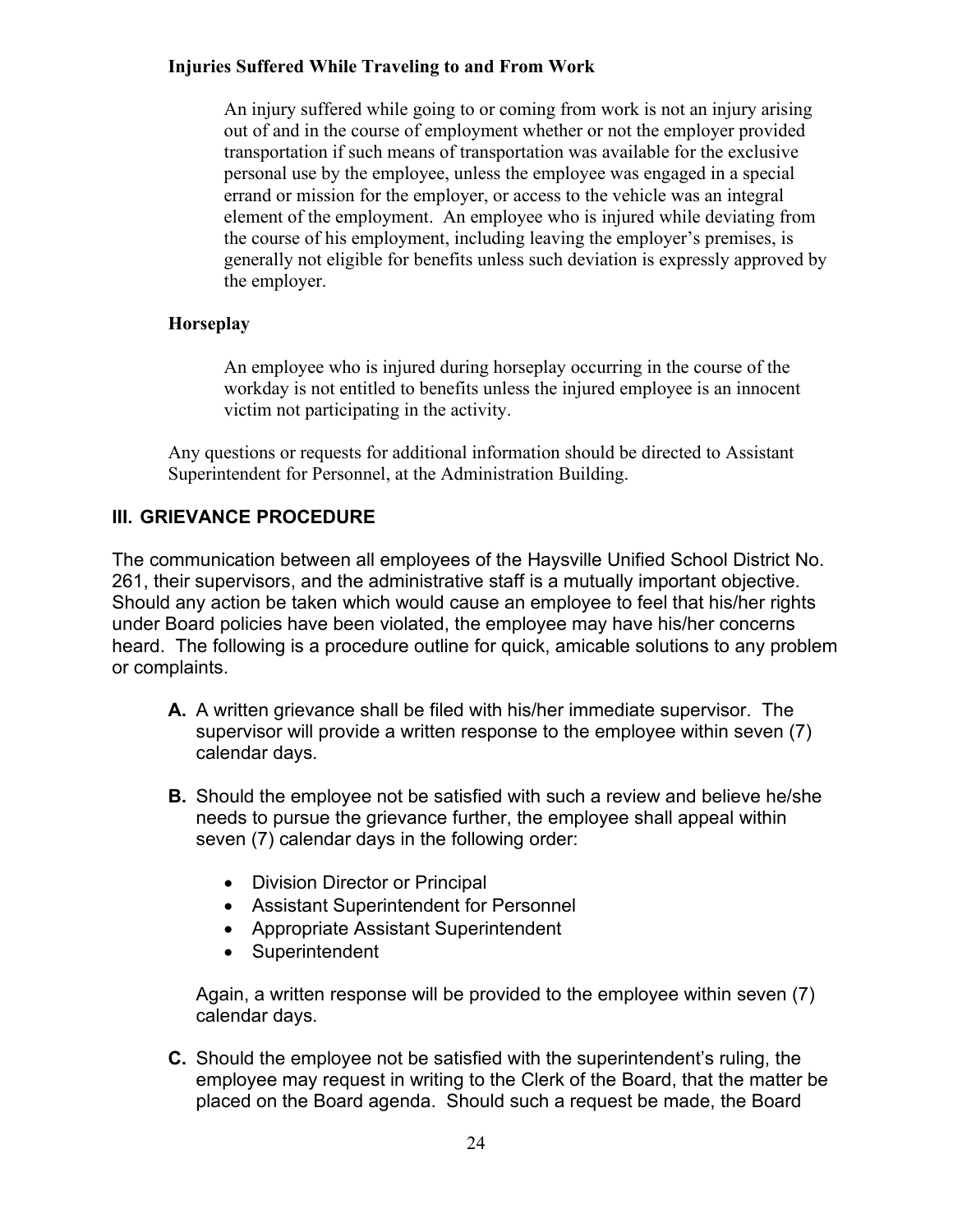shall hear the grievance within thirty (30) calendar days. The Board shall then make a ruling within fifteen (15) calendar days and notify the employee in writing as to the decision.

The employee may have representation at either the meeting with the Superintendent or the Board. The Board will not hear or consider any grievance or complaint that is filed or requested by a third party.

#### **IV. BOARD POLICIES**

For more information concerning these policies, contact your immediate supervisor, the Assistant Superintendent for Personnel or the Board Clerk.

#### **A. GAAC - Sexual Harassment**

Sexual harassment is unlawful discrimination on the basis of sex under Title IX of the Education Amendments of 1972, Title VII of the Civil Rights Act of 1964, and the Kansas Acts Against Discrimination. All forms of sexual harassment are prohibited at school, on school property, and at all schoolsponsored activities, programs or events. Sexual harassment against individuals associated with the school is prohibited, whether or not the harassment occurs on school grounds.

Employees who believe they have been subjected to sexual harassment should discuss the problem with their immediate supervisor. If an employee's immediate supervisor is the alleged harasser, the employee should discuss the problem with the building principal or the superintendent. Employees who do not believe the matter is appropriately resolved through this meeting may file a formal complaint under the district's discrimination complaint procedure.

#### **B. GAACA – Racial Harassment**

Racial harassment is unlawful discrimination on the basis of race, color or national origin under Titles VI and VII Civil Rights Act of 1964, and the Kansas Acts Against Discrimination. All forms of racial harassment are prohibited at school, on school property, and at all school-sponsored activities, programs or events. Racial harassment against individuals associated with the school is prohibited, whether or not the harassment occurs on school grounds.

Employees who believe they have been subjected to racial harassment should discuss the problem with their immediate supervisor. If an employee's immediate supervisor is the alleged harasser, the employee should discuss the problem with the building principal or the superintendent. Employees who do not believe the matter is appropriately resolved through this meeting may file a formal complaint under the district's discrimination complaint procedure.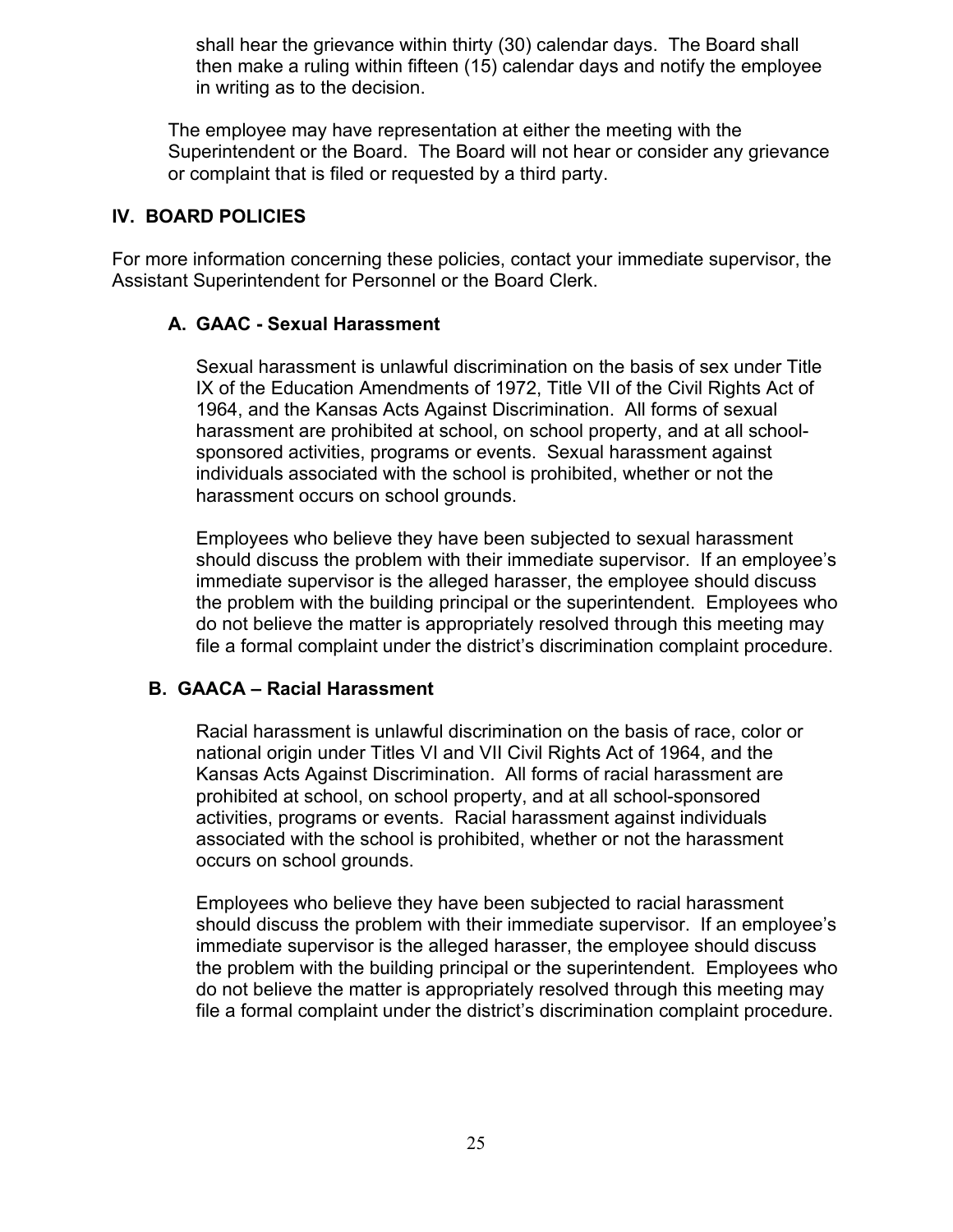#### **C. Bloodborne Pathogen Exposure Control Plan**

The Board shall adopt an exposure control plan which conforms with current Occupational Safety and Health Administration (OSHA) standards and regulations of the Kansas Department of Human Resources (KDHR). All staff shall view the Bloodborne Pathogen video and sign the necessary documentation annually.

#### **D. Computer Use**

Computer systems and networks are for educational and professional use only. Violation of this policy would include, but not be limited to: sending or displaying offensive messages or pictures; using obscene language; damaging computers, computer systems or networks, including creating, uploading or downloading computer viruses; violating copyright laws, or loading personal software on district computers; harassing, insulting, or attacking others via computer networks; using others' usernames and passwords; trespassing in others' folders, work, files or networks; intentionally wasting limited resources; employing district computers and networks for commercial purposes; and giving out personal information over the Internet, such as full name and address. The district retains the right to discipline any employee, up to and including termination, for violations of this policy.

Employees shall have no expectation of privacy when using district e-mail, instant messaging, Internet access, or other official communication systems. The school district retains the right to duplicate any information on district computer systems or on any hard drive. Any e-mail, instant messaging, Internet access, computer application, or information in district computers or computer systems is subject to monitoring by the administration. E-mail, instant messaging and internet access shall be used primarily to conduct approved district business, educational research, and educational purposes. Employees must use appropriate language in all messages. Employees are expected to conduct themselves in a professional manner and to use the system according to these guidelines or other guidelines published by the administration.

No software, including freeware or shareware, may be installed on any district computer until cleared by the network administrator. The administrator will verify the compatibility of the software with existing software and hardware, and prescribe installation and de-installation procedures. Freeware and shareware may be downloaded only onto workstation floppy disks, or CD-ROM, no hard drives. Program files must have the network administrator's approval to be installed on any district server.

The USD 261 Haysville Public School district complies with federal and state Children's Internet Protection Act (CIPA) laws and promotes Internet safety for all students through a curriculum that addresses cyber bullying and appropriate interaction with other individuals on social networking websites and chat rooms. It is the responsibility of all members of the USD 261 Haysville Public school staff to educate, supervise and monitor appropriate